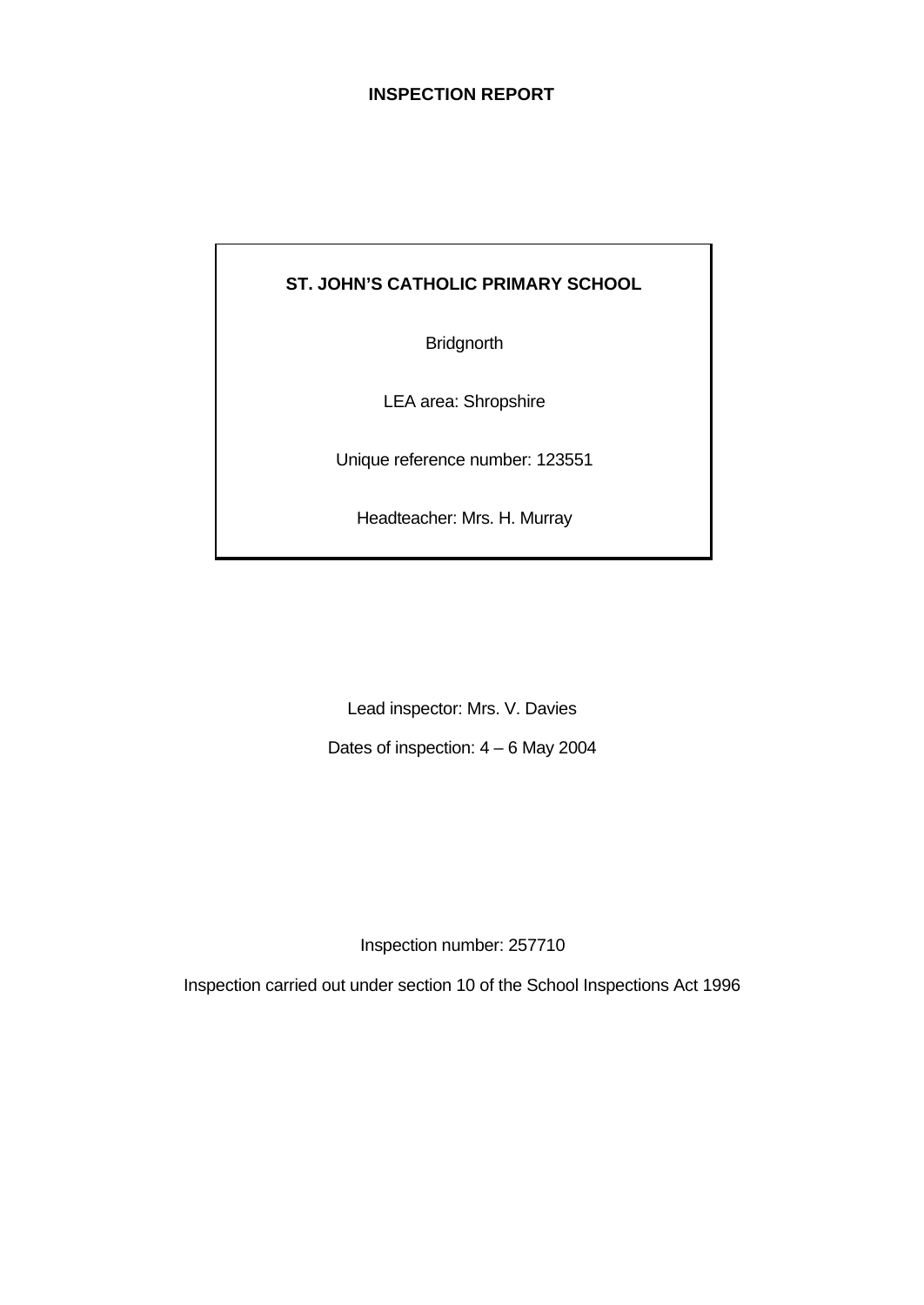### © Crown copyright 2004

This report may be reproduced in whole or in part for non-commercial educational purposes, provided that all extracts quoted are reproduced verbatim without adaptation and on condition that the source and date thereof are stated.

Further copies of this report are obtainable from the school. Under the School Inspections Act 1996, the school must provide a copy of this report and/or its summary free of charge to certain categories of people. A charge not exceeding the full cost of reproduction may be made for any other copies supplied.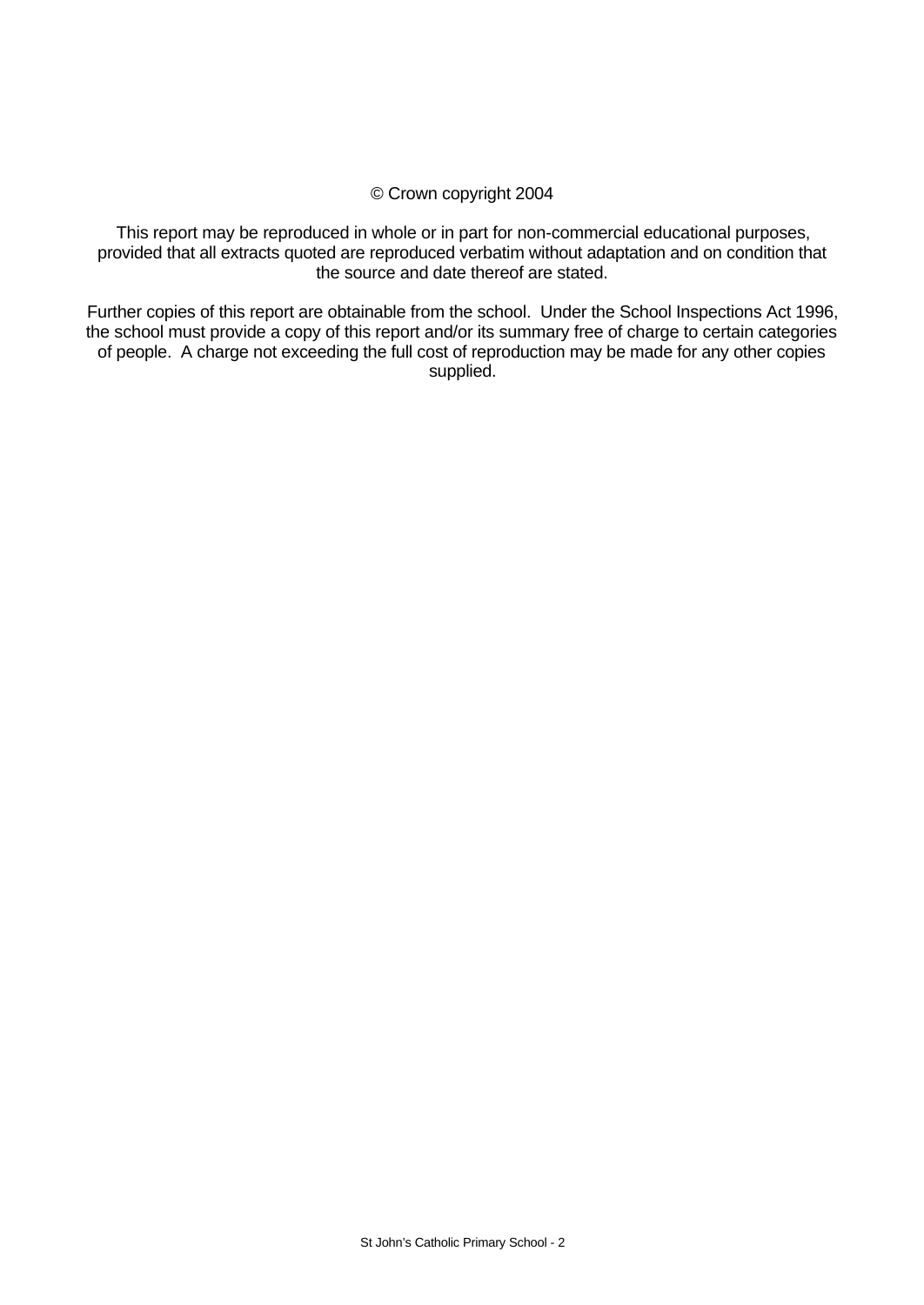## **INFORMATION ABOUT THE SCHOOL**

| Type of school:              | Primary                             |
|------------------------------|-------------------------------------|
| School category:             | Voluntary aided                     |
| Age range of pupils:         | 4 - 11                              |
| Gender of pupils:            | Boys and girls                      |
| Number on roll:              | 182                                 |
| School address:              | Innage Gardens<br><b>Bridgnorth</b> |
| Postcode:                    | Shropshire<br><b>WV164HW</b>        |
| Telephone number:            | 01746 762061                        |
| Fax number:                  | 01746 768298                        |
| Appropriate authority:       | Governing Body                      |
| Name of chair of governors:  | Mr. Cookson                         |
| Date of previous inspection: | 27 April 1998                       |

## **CHARACTERISTICS OF THE SCHOOL**

This is a small Catholic primary school for 182 boys and girls between the ages of 4 and 11 situated in the town of Bridgnorth. Eight teachers, including the headteacher, teach the seven classes. The pupils travel to the school from a wide area surrounding the town and almost all are of white British heritage. Pupils come from a broad range of socio-economic backgrounds and free school meals eligibility is low. The proportion of pupils with special educational needs is above the national average. Attainment on entry to the reception class varies from year to year but is broadly average. The school celebrated its 150th anniversary last year, though not on this site. There has been extensive building work since the last inspection including a physical education store, group room, new offices, reception, staff room, library and ICT suite. Outside, the school has been fenced and a car park created.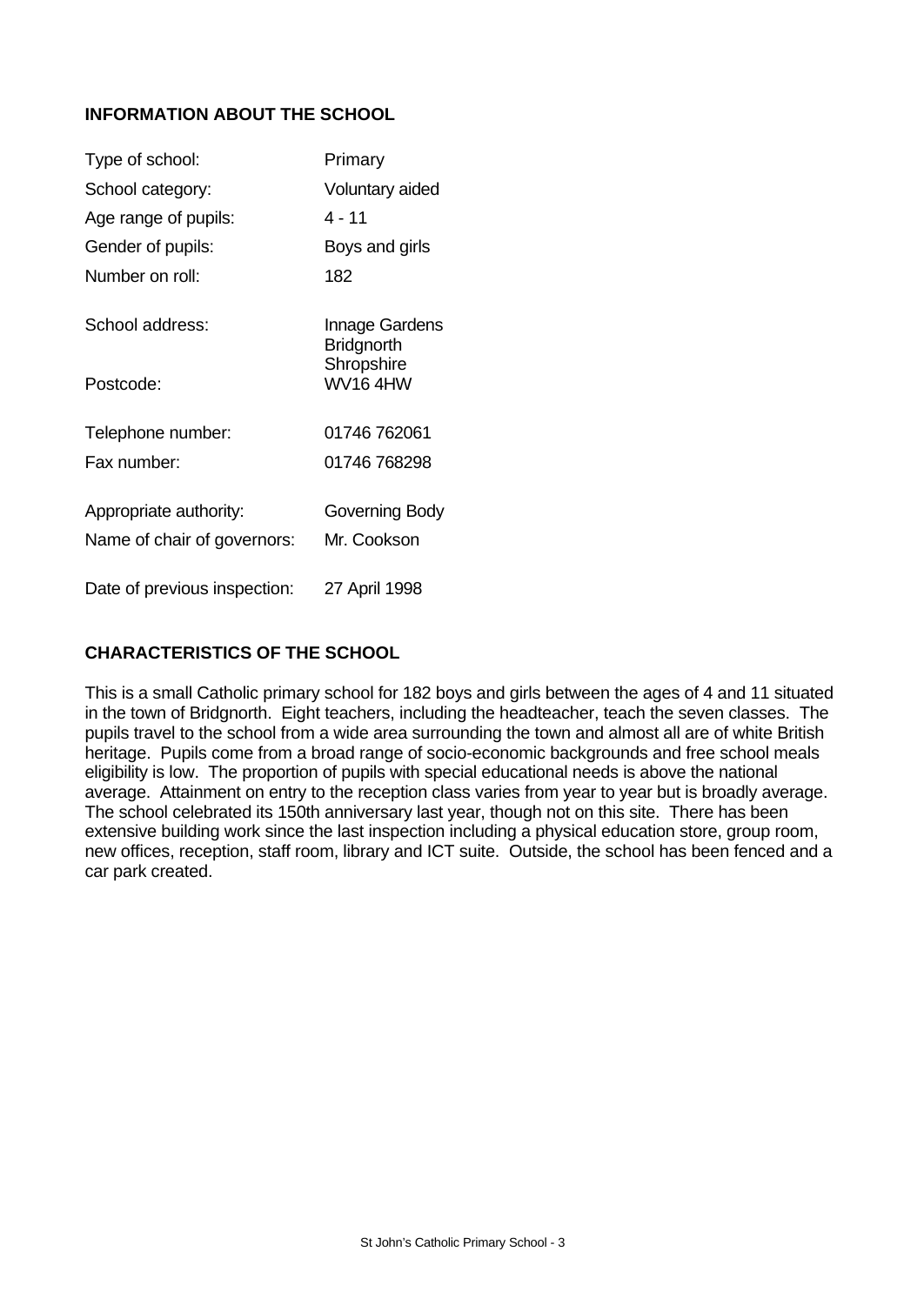# **INFORMATION ABOUT THE INSPECTION TEAM**

|       | Members of the inspection team |                | <b>Subject responsibilities</b>                                                      |
|-------|--------------------------------|----------------|--------------------------------------------------------------------------------------|
| 20350 | <b>Vivien Davies</b>           | Lead inspector | Mathematics; Information and<br>communication technology;<br>Physical education      |
| 19692 | <b>Robert Folks</b>            | Lay inspector  |                                                                                      |
| 22509 | <b>Gail Cowmeadow</b>          | Team inspector | Foundation Stage; Science; Art and<br>design; Design and technology;<br><b>Music</b> |
| 22671 | David White                    | Team inspector | English; History; Geography;<br>Personal, social and health<br>education             |

The inspection contractor was:

Inspire Educational Ltd The Coach House 132 Whitaker Road Derby

### DE23 6AP

Any concerns or complaints about the inspection or the report should be made initially to the inspection contractor. The procedures are set out in the leaflet *'Complaining about Ofsted Inspections'*, which is available from Ofsted Publications Centre (telephone 07002 637833) or Ofsted's website (www.ofsted.gov.uk).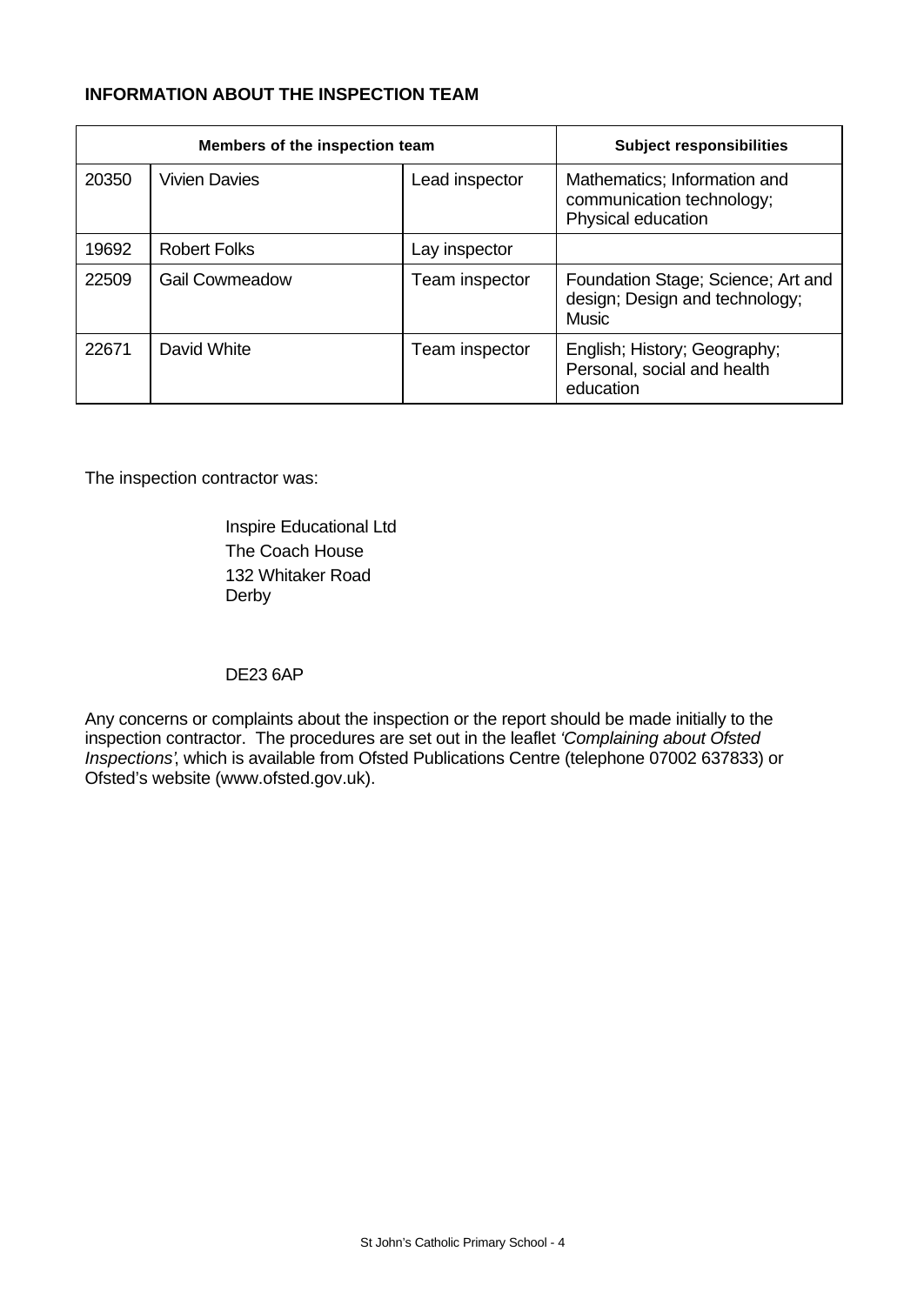# **REPORT CONTENTS**

|                                                                                                                                    | Page |
|------------------------------------------------------------------------------------------------------------------------------------|------|
| <b>PART A: SUMMARY OF THE REPORT</b>                                                                                               | 6    |
| <b>PART B: COMMENTARY ON THE MAIN INSPECTION FINDINGS</b>                                                                          |      |
| <b>STANDARDS ACHIEVED BY PUPILS</b>                                                                                                | 8    |
| Standards achieved in areas of learning, subjects and courses                                                                      |      |
| Pupils' attitudes, values and other personal qualities                                                                             |      |
| <b>QUALITY OF EDUCATION PROVIDED BY THE SCHOOL</b>                                                                                 | 11   |
| Teaching and learning<br>The curriculum<br>Care, guidance and support<br>Partnership with parents, other schools and the community |      |
| <b>LEADERSHIP AND MANAGEMENT</b>                                                                                                   | 14   |
| PART C: THE QUALITY OF EDUCATION IN AREAS OF LEARNING,<br><b>SUBJECTS AND COURSES</b>                                              | 16   |
| AREAS OF LEARNING IN THE FOUNDATION STAGE                                                                                          |      |
| <b>SUBJECTS IN KEY STAGES 1 and 2</b>                                                                                              |      |
| PART D: SUMMARY OF THE MAIN INSPECTION JUDGEMENTS                                                                                  | 27   |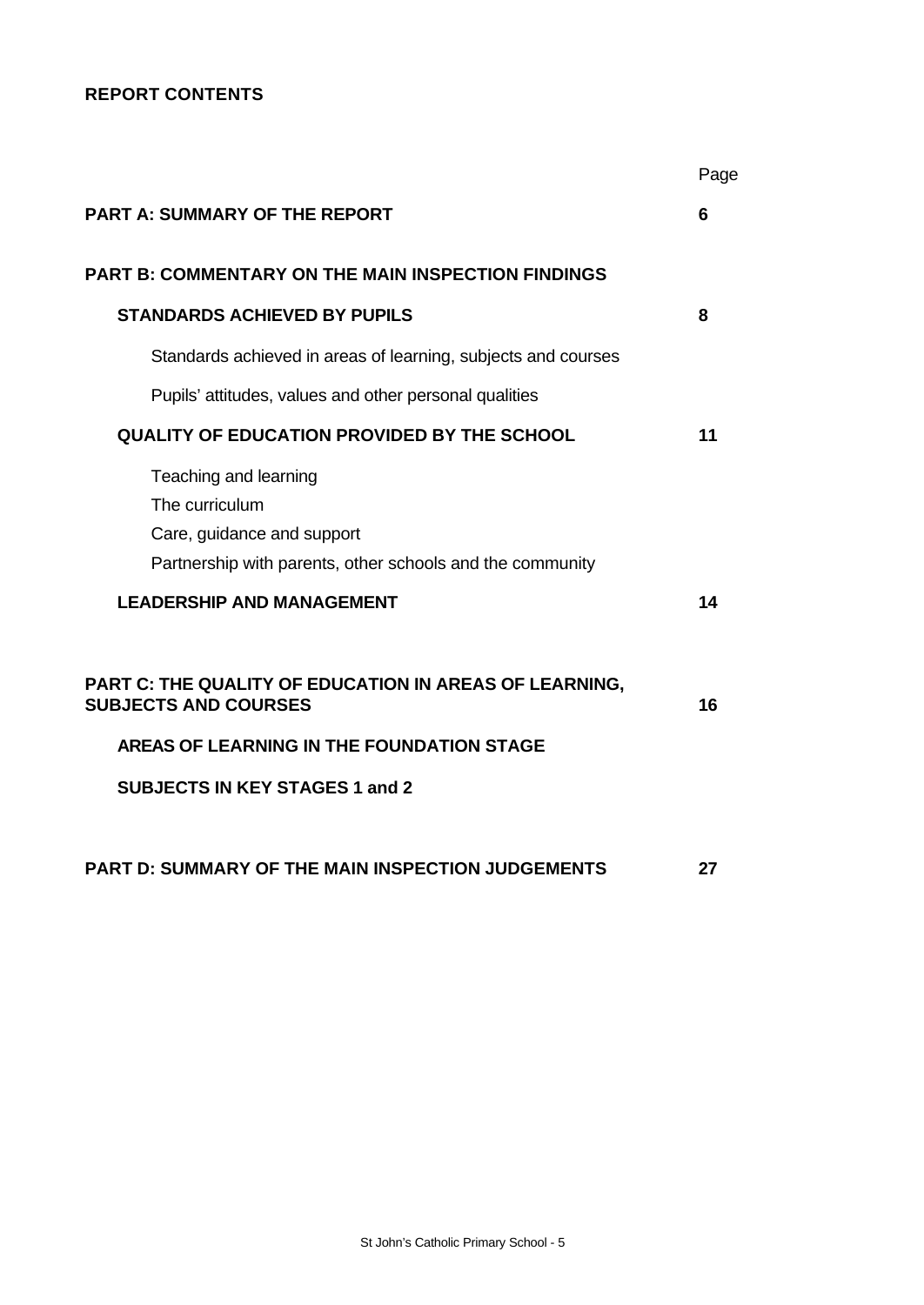## **PART A: SUMMARY OF THE REPORT**

### **OVERALL EVALUATION**

This is **a good school**, which achieves high standards in most aspects of its work. Teaching is good so pupils achieve well. It has a very good ethos, is very inclusive, and pupils' personal development is very good. Parents and pupils like the school very much. The headteacher offers very good leadership and works well with the governing body to manage and improve the school. The school provides good value for money.

### **The school's main strengths and weaknesses are:**

- Pupils achieve above average standards in English, mathematics and science
- Relationships are very good and there is a clear and effective focus on pupils' spiritual, moral, social and cultural development
- Partnerships with parents and other schools are very good
- The headteacher is dynamic, clear-sighted and communicates well
- Teachers make very good use of assessments and use target setting linked to effective planning to meet the needs of pupils of varying abilities
- There is very good curricular enrichment, including clubs and visits
- Some subjects are not taught frequently enough, so pupils may forget previous learning
- The governing body does not formally monitor pupils' learning in the classroom

The school has made a good improvement since the last inspection. Standards in English and mathematics at least equal previous standards. More able pupils are now achieving well. The teaching has improved and is now consistently good throughout the school. There are schemes of work for all subjects and arrangements for assessment are very good. The headteacher monitors work in the classroom but co-ordinators and governors are still not as involved as they should be.

### **STANDARDS ACHIEVED**

**Overall, pupils' achievements are good throughout the school**. They reach above or well above average standards in the core subjects of English, mathematics and science because they are well taught and have a rich curriculum. In the reception class children are on track to reach the goals set in national guidance and many will exceed them.

Standards in reading and mathematics in Year 2 have risen sharply and were well above average in 2003 tests. These pupils achieved very well compared to other pupils in similar schools. In reading and mathematics, more able pupils achieved exceptionally well compared to pupils in similar schools. The present Year 2 are also achieving well and reaching above average standards. More able pupils and pupils with special educational needs are doing well. This is an improvement since the last inspection.

| <b>Results in National</b><br>Curriculum tests at the end | all schools |      | similar schools |      |
|-----------------------------------------------------------|-------------|------|-----------------|------|
| of Year 6, compared with:                                 | 2001        | 2002 | 2003            | 2003 |
| English                                                   |             |      |                 |      |
| mathematics                                               |             |      |                 |      |
| science                                                   |             |      |                 |      |

*Key: A - well above average; B – above average; C – average; D – below average; E – well below average Similar schools are those with similar proportions of children with eligibility for free school meals*

Pupils in Year 6, including able pupils, reach above average standards in English and science and do even better in mathematics. Compared to similar schools they do very well. More able pupils achieve very well. Inspection evidence suggests that Year 6 standards are at least as high as last year's test results. In English all pupils are expected to reach the expected national standard and an increased number of pupils are set to achieve the higher levels. There is a similar picture in mathematics and science.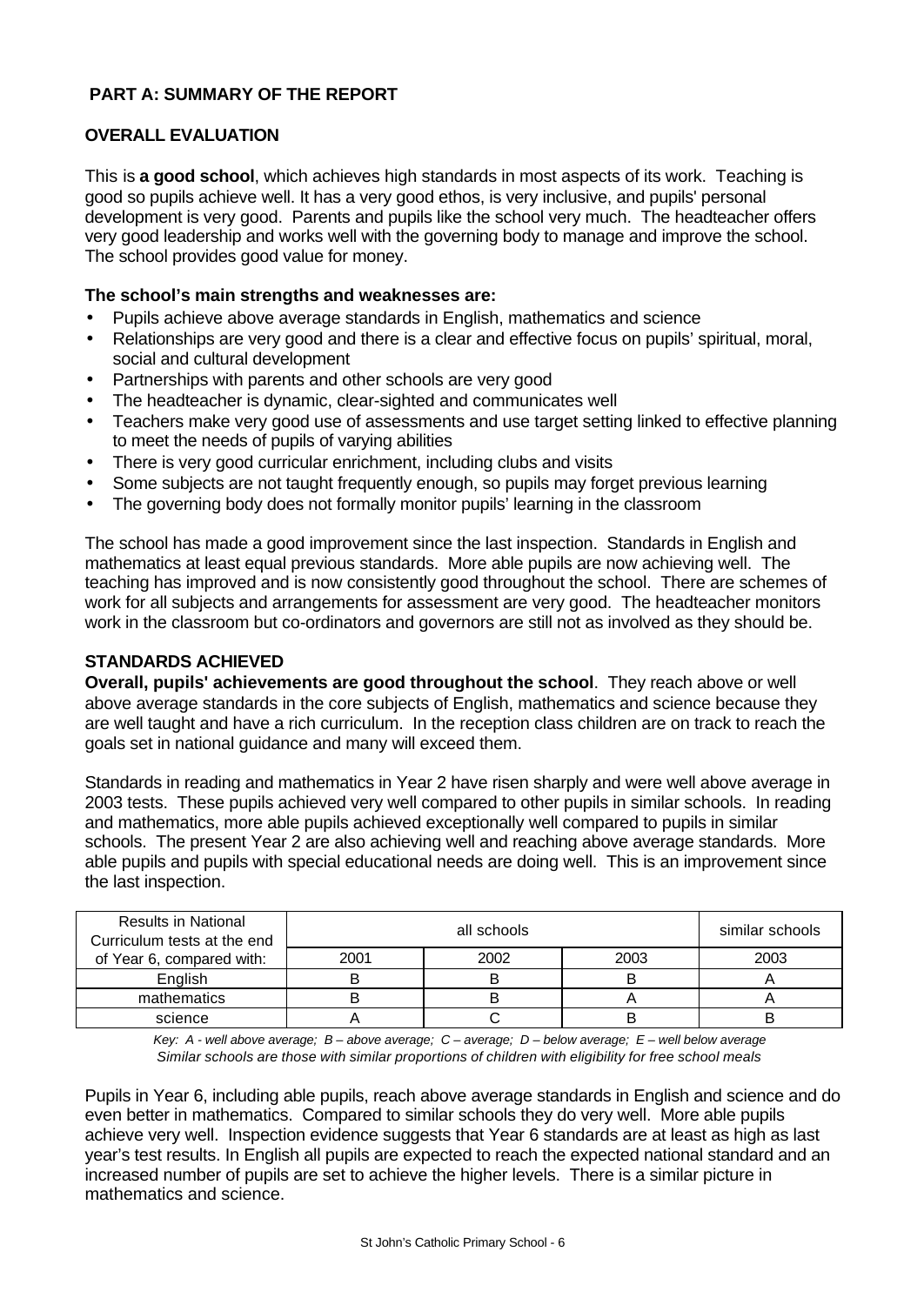The pupils have good attitudes to learning. Their behaviour is good at all times. Relationships within the school are very good. Older pupils are very good at helping younger pupils in a variety of ways reading, helping during wet playtimes, showing them how to play games. Pupils willingly take responsibility outside lessons, but opportunities to help within lessons are limited. **Overall, spiritual, moral, social and cultural development is very good.**

## **QUALITY OF EDUCATION**

**Overall, the quality of education provided by the school is good** and its care for pupils and work in partnership with parents, other schools and the community is very good. **The quality of teaching is good** so pupils learn well. The quality of the assessment of pupils' work and target setting is very good. Teaching is confident and interesting activities, including visits, help pupils to enjoy their learning. Problem solving skills are well taught. Classroom assistants offer very good support and are well trained. Sometimes teachers do not set clear expectations about the amount of work expected so some pupils do not work as hard as they can. Good teaching by staff in the Foundation Stage helps children to settle quickly and acquire basic skills well.

The school offers its pupils an enriched curriculum, including visits, visiting speakers and a wide range of after school clubs. Pupils with special educational needs are offered very good provision. However, some subjects, including history or geography, are not studied frequently enough so pupils may forget previous learning. The school involves pupils very well by seeking, valuing and acting upon their views through the School Council. Very good links with local schools are used to support extra activities, including mathematics for more able older pupils. Partnerships with parents are very good. Parents are kept very well informed and make very good use of opportunities to talk to teachers informally and during parents' evenings. Links with the community, particularly the church, are very strong.

### **LEADERSHIP AND MANAGEMENT**

The **headteacher provides very good leadership** and promotes a very good ethos. She and the teaching team work very hard to improve and enrich the curriculum so pupils enjoy their learning and develop well as people. The governors give the school good support. The school has established a clear set of priorities and manages the monitoring and evaluation of its work well, though governors are not involved enough in monitoring learning in the classroom.

### **PARENTS' AND PUPILS' VIEWS OF THE SCHOOL**

The parents think very well of the school and recognise the good quality of the opportunities it offers. Pupils enjoy school and their friendships. They value the teachers and feel very well cared for. Communication is good. However, there are no formal means for the school to obtain parents' views.

### **IMPROVEMENTS NEEDED**

The most important things the school should do to improve are:

- Develop a whole school curriculum plan so that subjects are taught regularly enough to ensure that pupils build on skills and make consistent progress
- Involve governors more closely in a more formal approach to monitoring the work of the school and the implementation of its policies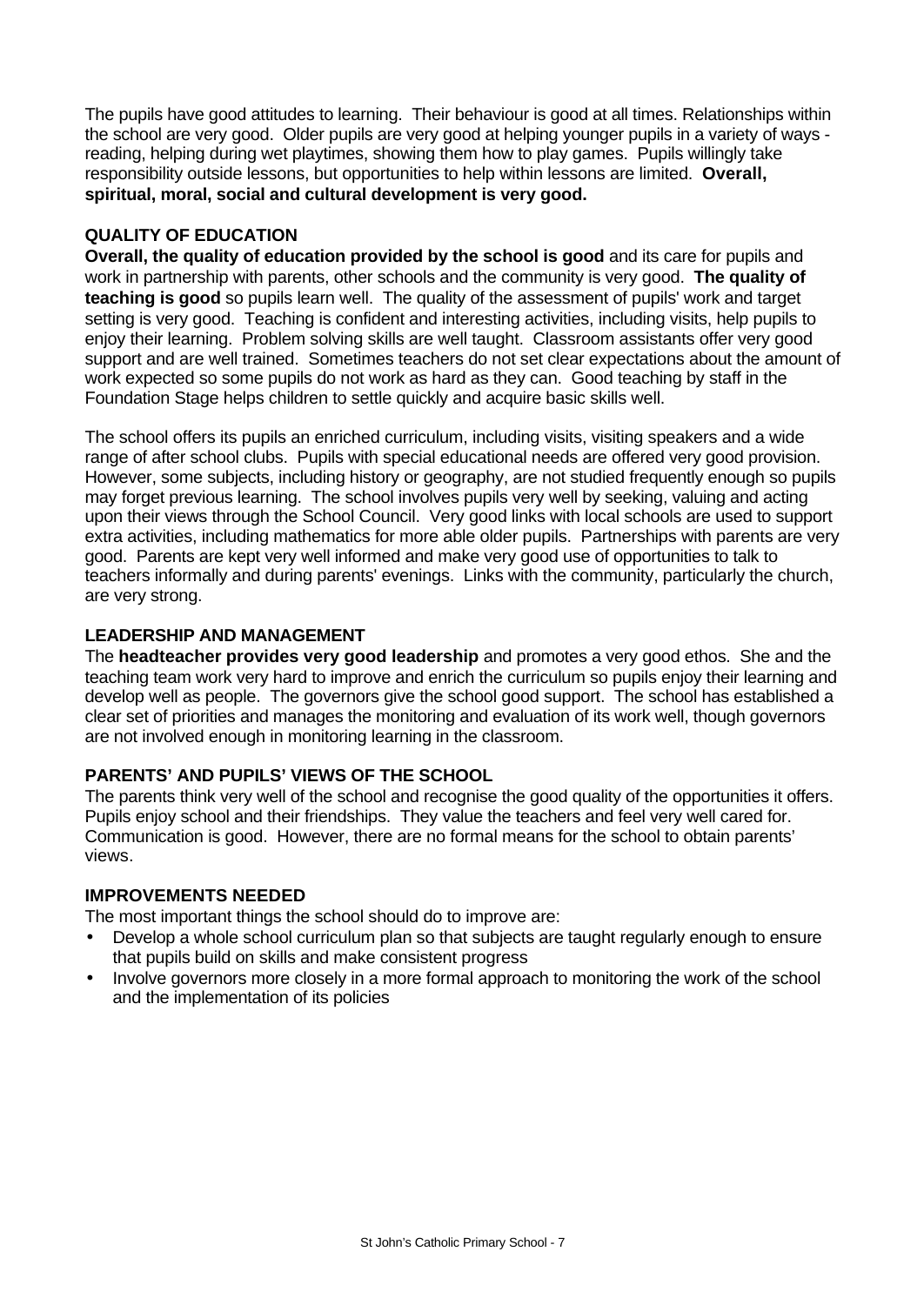# **PART B: COMMENTARY ON THE INSPECTION FINDINGS**

## **STANDARDS ACHIEVED BY PUPILS**

#### **Standards achieved in areas of learning, subjects and courses**

Overall, pupils' achievement is good throughout the school. In both Year 2 and Year 6 standards are above average in English and science and well above average in mathematics. The achievements of more able pupils and those with special educational needs have improved since the last inspection. Over the last three years national test results in the core subjects for boys and girls in Years 2 and 6 have exceeded the national average.

#### **Main strengths and weaknesses**

- Standards in reading and mathematics in Year 2 have risen sharply and are well above average. In particular, more able pupils are achieving exceptionally well compared to pupils in similar schools. This is an improvement since the last inspection
- Standards in Year 6 are above average in English and science and well above average in mathematics. Pupils are achieving very well compared to pupils in similar schools. This is a steady improvement over the last two years
- Children in the Foundation Stage achieve well and most will achieve the early learning goals before starting Year 1

#### **Commentary**

- 1. Over the last three years the school has successfully focussed its energies on raising standards in the core subjects and improving the achievements of the more able pupils and those with special educational needs. These improvements are linked to increased teacher confidence and a recent stabilization of staffing. Standards in English, mathematics and science at least match the standards achieved at the last inspection. In particular, pupils with special educational needs and more able pupils are achieving well and doing better.
- 2. In the Foundation Stage children attain the early learning goals set in national guidance. Children are achieving well in all areas. The development of speaking and listening skills is an important part of every activity. Teachers model language well and help children to acquire new language. Children develop well in the reception class. They learn to concentrate on tasks and co-operate well with each other.

#### *Standards in national tests at the end of Year 2 – average point scores in 2003*

| Standards in: | School results | National results |
|---------------|----------------|------------------|
| reading       | (16.0)<br>.7.7 | (15.8)<br>15.7   |
| writina       | 15.4 (15.2)    | 14.6 (14.4)      |
| mathematics   | (15.7)<br>18.4 | (16.5)<br>16.3   |

*There were 26 pupils in the year group. Figures in brackets are for the previous year*

3. In Year 2, reading improved and reached well above average standards in the 2003 national tests. Previous results had been average for some years. The school has adopted a very structured approach to the teaching of phonics, which is having a good effect. Pupils enjoy reading and have access to a good book stock. Writing has maintained a fairly consistent above average level. More able pupils are now doing well compared to similar schools. In reading their results are high, and in writing above average. In mathematics there was a significant improvement last year. Results were well above average, and high compared to similar schools. Able pupils achieved high results compared to similar schools. Teacher assessments indicated that science was above average, with more able pupils achieving results in line with similar schools. Inspection evidence indicates that this year, in the core subjects, pupils are achieving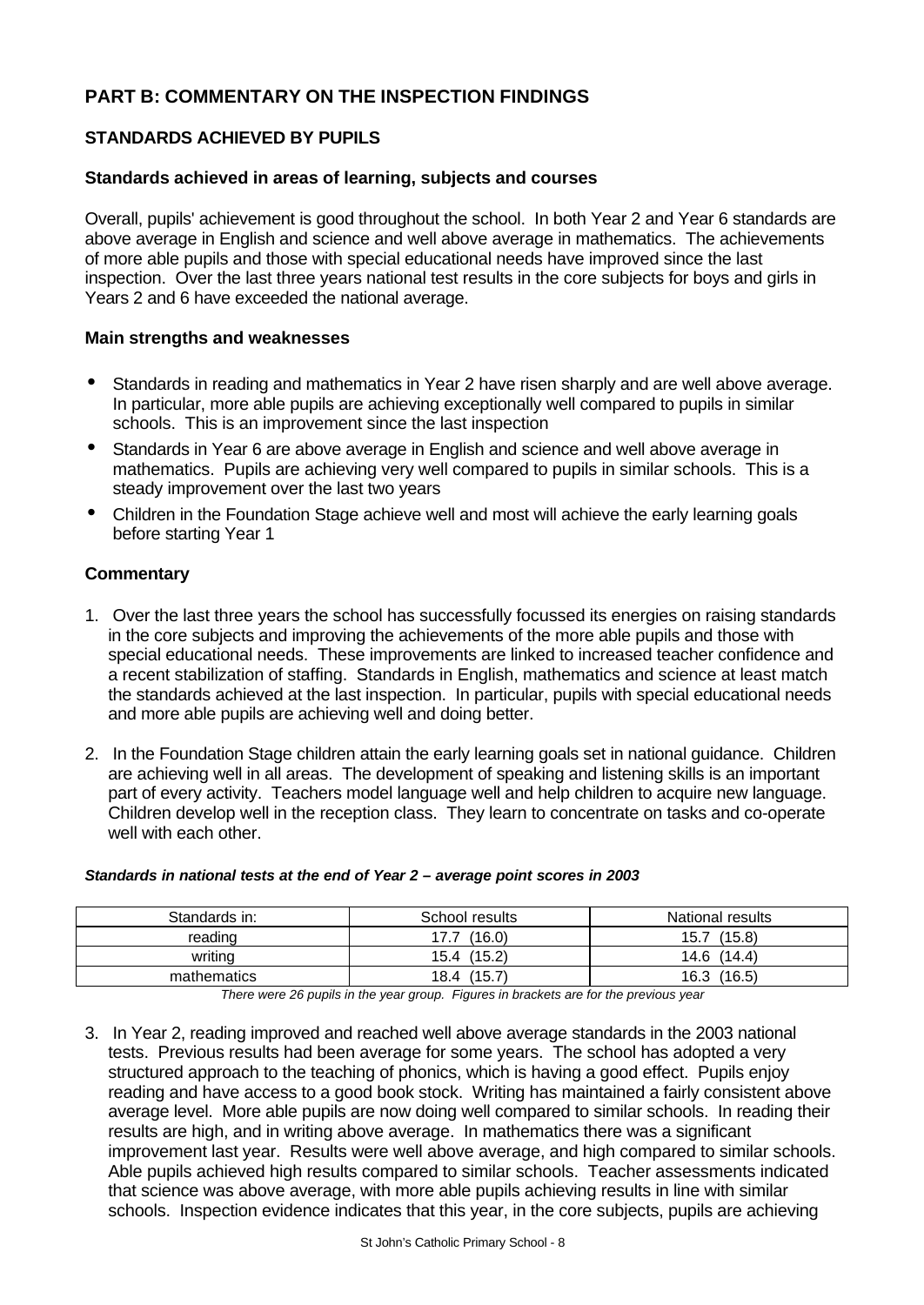above national expectations in Year 2 and a greater number of pupils are reaching the higher levels in writing, mathematics and science. Reading standards are very slightly lower but the numbers of pupils achieving the higher levels is maintained.

| Standards in: | School results | <b>National results</b> |
|---------------|----------------|-------------------------|
| English       | 28.2 (28.0)    | (27.0)<br>26.8          |
| mathematics   | 28.9 (27.8)    | (26.7)<br>26.8          |
| science       | (28.7)<br>29.5 | (28.3)<br>28.6          |

#### *Standards in national tests at the end of Year 6 – average point scores in 2003*

*There were 29 pupils in the year group. Figures in brackets are for the previous year*

- 4. Overall results in Year 6 for 2003 are well above average compared to national results and similar schools. Inspection evidence shows that pupils are likely to at least reach these previous high results. In all core subjects pupils' enquiry and problem solving skills are very well developed due to consistent teaching. Standards of presentation are also uniformly high.
- 5. In Year 6, English results are consistently above average and are well above those in similar schools. More able pupils do well. In particular, their writing is of high quality and very neatly presented. Speaking and listening skills are well developed and pupils are encouraged to take part in discussions and more formal debates. Those pupils who find reading more difficult, including those with special educational needs, have received very good support from a before school club and made rapid progress this year. Mathematics results were well above average in 2003. Compared to similar schools, pupils, including the more able, did very well. These pupils benefited from special lessons from the local secondary school mathematics department. As in other subjects very good use of assessment and target setting helped all pupils know where improvements were needed.
- 6. Results in science were above average compared to national and similar school results. More able pupils also achieved above average. Over time pupils are ahead of pupils nationally. Targets are slightly up on last year. Inspection evidence suggests that these high standards are likely to be at least maintained this year. Pupils develop good approaches to investigative work.
- 7. Standards in the other subjects of the National Curriculum are broadly in line with expectations. This year the focus for improvement was on information and communication technology and pupils are very securely demonstrating all the expected skills in the subject and doing well. In history and geography pupils reach the expected levels but do not exceed them because they do not study the subject frequently enough. As a result some previous learning is lost and progress slowed.

### **Pupils' attitudes, values and other personal qualities**

The pupils have good attitudes to learning. Their behaviour is good at all times. Relationships within the school are very good. Spiritual, moral, social development is very good. Cultural development is good overall.

### **Main strengths and weaknesses**

- There is a very effective School Council, which has been operating for four years
- Pupils' relationships with each other and adults in the school are very good
- Older pupils are very good at helping younger pupils
- In lessons, pupils are not given sufficient opportunity to help themselves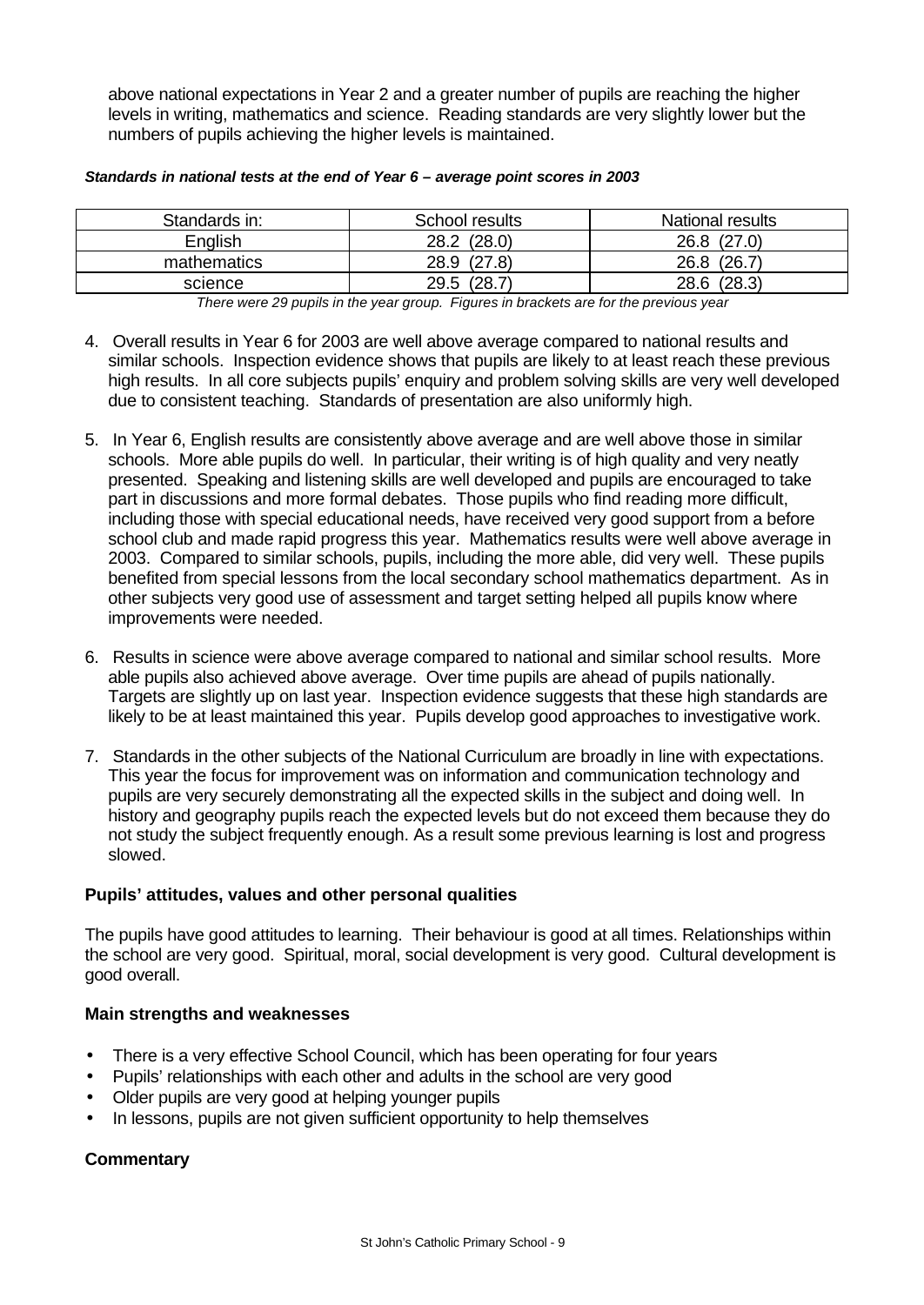- 8. The pupils have good attitudes to learning and take a full part in the many and varied activities available. In lessons, they concentrate and participate well. The school has high expectations of pupils' conduct and the pupils respond well to this. They work well independently and in pairs but respond particularly well to working together in collaborative groups. They work hard and do their best to please the teachers. The teachers deal effectively with occasional restlessness by pupils. Younger pupils make a good start in the Foundation Stage.
- 9. Outside lessons, pupils are always well behaved and the dining hall is an enjoyable and friendly place to be at lunchtimes. Behaviour on the playground sometimes tends to be a little boisterous but the pupils socialise well together and there were no signs of bullying or harassment. Parents confirm that difficult situations between children are dealt with well. There have been no exclusions in the last year.
- 10. Relationships in the school are particularly good. Pupils get on very well with each other and with the adults in the school. The resulting harmonious atmosphere forms part of the ethos of the school and helps considerably with pupils' self esteem and learning. Adults provide very good role models for the pupils.
- 11. Pupils take full advantage of the many opportunities given them to take on extra responsibilities in the school. These are developed very well through the very effective School Council. Older pupils help younger pupils with guided reading, teach them how to play games, preparing and taking part in presentations in assemblies and many other ways. This level of responsibility is not yet as well developed in classrooms where pupils could helpfully contribute to the practical organisation of learning by distributing equipment, putting out apparatus and switching on computers.
- 12. Spiritual, moral and social development is very good. The caring ethos of the school provides a rich base from which to develop concepts of spiritually, friendship and trust. Pupils gain a very good awareness and understanding of their own faith through assemblies and lessons. They are encouraged to understand human feeling and emotions and how their own feelings and actions can affect others. They learn to appreciate broader and less tangible concepts such as beauty, love and helpfulness to others. The school's clear and high expectation of standards fosters racial and religious equality and enables the pupils to examine moral dilemmas so that they learn about fairness, respect for others and integrity. Their social awareness is heightened by the acceptance of responsibility, by being part of the school community and with the older pupils, going on a residential trip and debating community issues.
- 13. Cultural development is good overall. The pupils have a good awareness and knowledge of their own culture. In art and music, the work of a wide range of artists and composers coupled with appropriate visits helps pupil to develop a wide appreciation of different cultures in these areas. Since the last inspection, the school has worked hard to include teaching about the other faiths and cultures of the world. It has done this with some success and now covers all religious denominations in the Bridgnorth area. It also addresses a different faith each term and has covered Judaism, etc. The school, however, is aware that this could be extended still further and visits to temples, synagogues and other places of worship are being considered for the future.
- 14. The school has maintained high standards since the last inspection in this aspect.

### **Attendance**

#### *Attendance in the latest complete reporting year (%)*

| Authorised absence |    |
|--------------------|----|
| School data        | 54 |
| National data      | 54 |

| Authorised absence |     | Unauthorised absence |     |
|--------------------|-----|----------------------|-----|
| School data        | 5.4 | School data          |     |
| National data      | 5.4 | National data        | 0.4 |

*The table gives the percentage of half days (sessions) missed through absence for the latest complete reporting year.*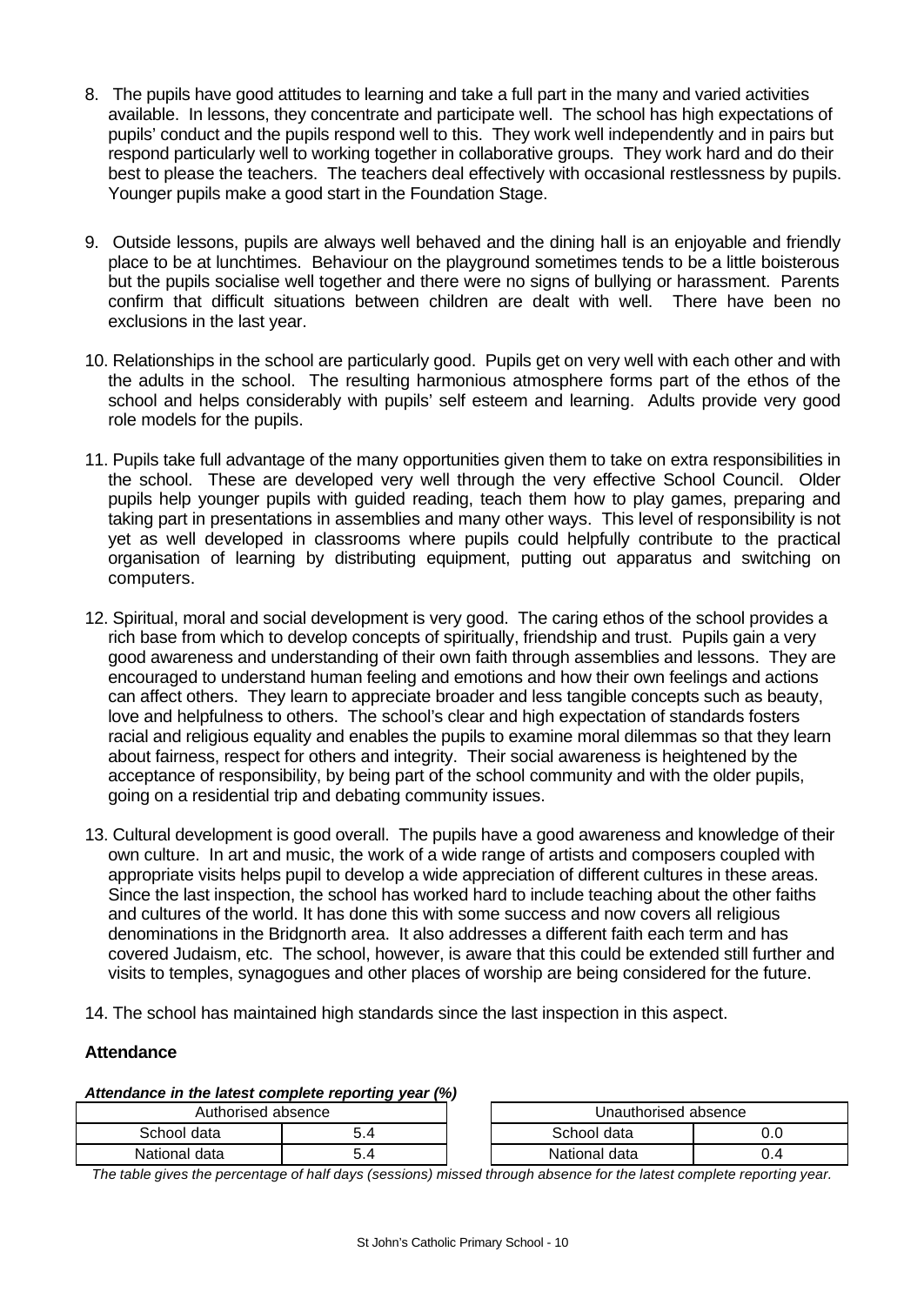Attendance is broadly in line with the national average. Unauthorised absences are fewer than the national average. Procedures are good and all statutory requirements are met. Punctuality is good.

## **QUALITY OF EDUCATION PROVIDED BY THE SCHOOL**

Overall the quality of education provided by the school is good and its care for pupils and work in partnership with parents, other schools and the community are very good.

### **Teaching and learning**

Teaching is good and pupils learn well. The quality of the assessment of pupils' work is very good.

### **Main strengths and weaknesses**

- The teaching of English, mathematics and science is good
- Teaching is confident, and interesting activities including visits are used, so pupils enjoy their learning
- Classroom assistants offer very good support and are well trained
- Very good use is made of assessment and target setting both to inform planning and to help pupils of different abilities improve
- Pupils are confident problem solvers and capable of investigative work because they are well taught
- On some occasions teachers do not set clear expectations about the amount of work expected so some pupils did not work as hard as they could
- Good teaching by all staff in the Foundation Stage helps children to settle quickly, acquire basic skills well and develop the ability to read

### **Commentary**

#### *Summary of teaching observed during the inspection in 39 lessons*

| Excellent | √erv<br>aood | Good              | Satisfactory | Unsatisfactory | Poor | Poor<br>verv |
|-----------|--------------|-------------------|--------------|----------------|------|--------------|
|           | (18%)        | (56%)<br>nn<br>∠∠ | 10 (26%)     |                |      |              |

*The table gives the number of lessons observed in each of the seven categories used to make judgements about lessons; figures in brackets show percentages.*

- 15. The teaching in the Foundation Stage class is consistently good. Children are provided with a good balance of interesting and appropriate activities and become enthusiastic learners. Their teachers work very well together and have very good understanding of the needs of their pupils and of the areas of learning for the under-fives. They receive a good level of direct teaching through sessions that include phonics. Alongside this are opportunities to make choices from a wide range of interesting activities. Teachers make accurate assessments of their pupils and use the information to plan work to meet individual needs so children achieve well.
- 16. Teaching in the rest of the school is good overall. Teachers are very knowledgeable about the core curriculum due to recent school priorities. They plan work very carefully and work hard to ensure that pupils of different abilities are suitably challenged. However, sometimes they do not make it clear how much work is expected so some pupils do not work as hard as they should. They make very good, planned use of classroom assistants and other adults so pupils are well supported. In Year 6, for example, more able mathematicians are taught by a local secondary school teacher on three occasions each week and make rapid gains in learning. Other pupils in the year group have made very good progress in English. These pupils have gained extra confidence and interest in reading by joining a before-school reading club. The teaching of English is now a particular strength. Speaking and listening is well developed in all subjects because teachers provide good teaching of new words and terms and provide opportunities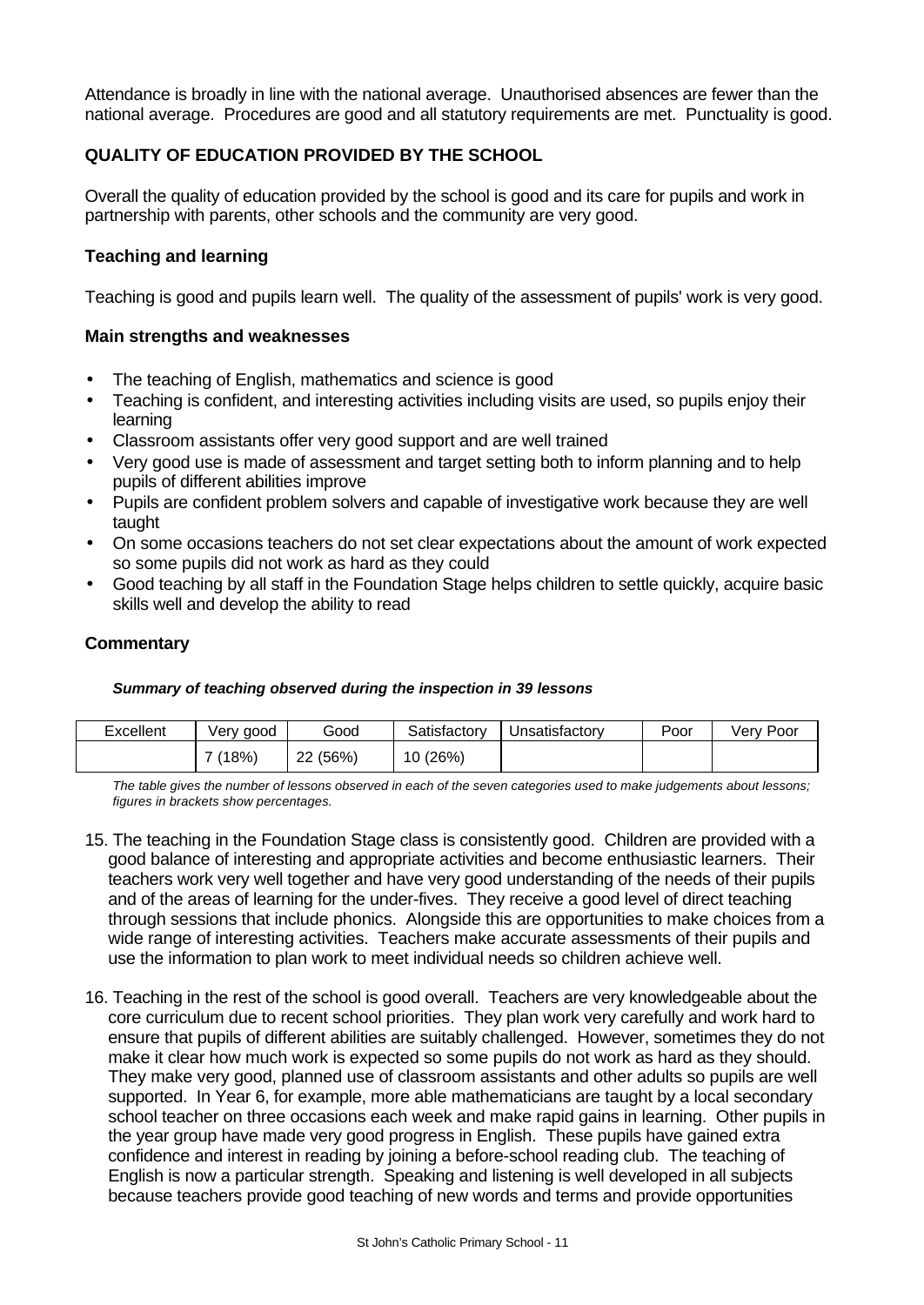during partner work for discussion. In physical education lessons, teachers described movements using the correct technical terms and pupils used these terms during their evaluations. Handwriting and presentation are consistently good because teachers care about standards and pupils are encouraged to take a pride in their work. This has a marked impact in mathematics where careful setting out contributes to pupils' understanding of place value. Investigative and problem solving skills are well taught so pupils are confident and have a range of strategies available to guide them in mathematics and in science. Many lessons are linked to visits or enriched by visitors so pupils find many lessons exciting. There is a good homework system and parents are encouraged to comment in pupils' homework books. Teachers react very quickly to these comments if there is a problem.

17. Teachers make very good use of the school's manageable and useful assessment programme to judge pupils' progress and diagnose their strengths and weaknesses. The information is used to set targets, amend teaching strategies and inform discussion with parents. Oral discussion is well used to give pupils the information and strategies they need to help them improve. Marking is good. At its best in Year 2 it has made a strong contribution to pupils' rising standards in English and mathematics.

## **The curriculum**

The curriculum is good. The provision for pupils with special educational needs, extra-curricular activities and personal, social and health education is very good. Accommodation and resources are satisfactory overall. There has been a good improvement overall since the last inspection.

#### **Main strengths and weaknesses**

- The curriculum is broad and balanced and includes a very good range, particularly for a small school, of extra-curricular activities
- Medium term planning is good and motivates pupils well, in particular the planning for English and mathematics
- Provision for special educational needs pupils is very good
- Personal and social education is very effective and underlies much of everyday teaching
- Some subjects, including history or geography, are not studied frequently enough
- Outdoor provision and accommodation for Foundation Stage is too limited

- 18. The school has a clear curriculum philosophy for teaching and learning in all subjects. Suitable and successful emphasis is placed on the core subjects of English, mathematics and science and the pupils' personal and social development. Planning of all subjects for the medium and short term is of a very good quality and is matched to the knowledge and skills appropriate for each ability and age group, providing the pupils with a wealth of learning experiences. In addition, there is an appropriate and consistent approach to the curriculum based on the good use of assessment information. Assessment procedures are a strong point of the school's curriculum planning. All curriculum recommendations from the last inspection have been fully met.
- 19. The organisation of a more consistent coverage of history and geography is required to ensure that the subjects are studied frequently enough to enable pupils to remember previous learning. This is particularly the case in Years 5 and 6 where long intervals occur between history lessons.
- 20. The teachers organise many visitors, visits and extra-curricular activities to enrich the school's curriculum provision. There is a very wide range of sporting and musical activities outside the normal lessons, including football, netball, basketball, rugby and cricket. Many pupils take part in musical activities, both vocal and instrumental, as well as taking the opportunity to play chess and learn a foreign language. The teachers and other adults work hard to provide such a wide range of activities to meet the needs and interests of the pupils. This has a very positive impact on the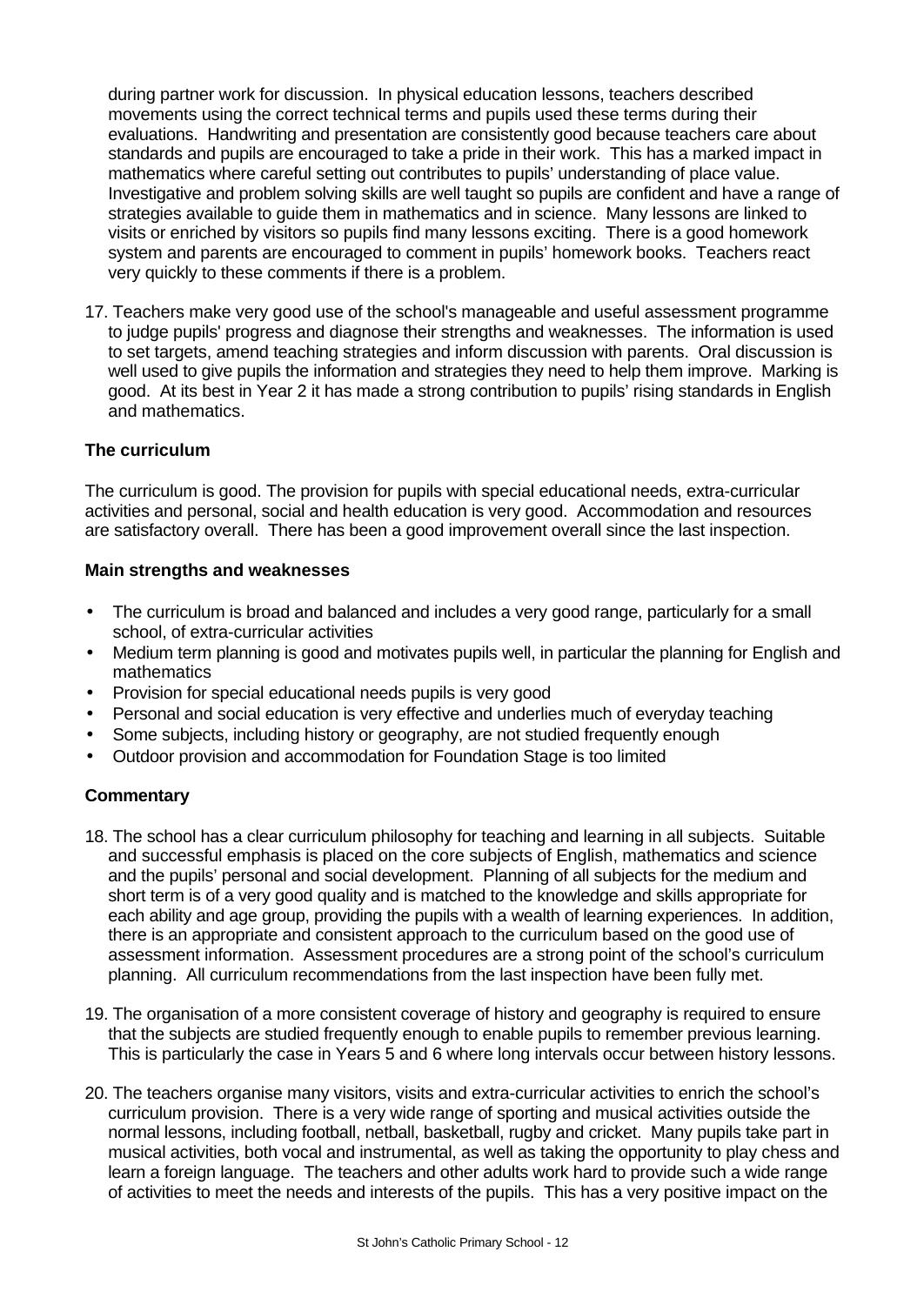pupils' personal and social development and enhances the well planned programme for this area of the curriculum.

- 21. The school makes very good provision for the pupils with special educational needs. As a result they are well supported by their teachers and the classroom assistants. The co-ordinator for special educational needs provides very effective support for her colleagues, ensuring that the pupils' Individual Education Plans (IEPs) have small step targets that are achievable and clearly defined to meet the needs of the pupils effectively. Teaching Assistants provide very good support.
- 22. The provision for special educational needs meets all the statutory requirements and is very well supported by the governing body.
- 23. Accommodation and resources are satisfactory overall. The building has been extensively extended since the last inspection, including an ICT suite. However, indoor and outdoor space available to the Foundation Stage children is inadequate. In addition, the teaching of information and communications technology would benefit from the provision of a large screen to enable teachers to demonstrate new skills.

#### **Care, guidance and support**

The school provides very good care, welfare and safety to its pupils.

#### **Main strengths and weaknesses**

- Pupils are very well cared for during their time in the school
- Pupils are supported, advised and guided very well
- There is a strong School Council, which involves pupils in the life of the school and ensures that pupils' opinions are very well considered
- Outside specialist support is very strong
- The arrangements for children's induction are good and for transition are very good

- 24. The school has very good procedures for child protection and they are sensitively and effectively applied. Health and safety procedures are very good and governors are considerably involved, undertaking termly inspections and monitoring procedures regularly. The school is now much more secure after successful lobbying for funds has resulted in boundary fencing being installed.
- 25. There is very good support from outside specialist agencies. These include the hearing and visual impairment services, mobility officer and Braille officer and a touch typist. There is also very good support from the speech and language therapists who have trained teaching assistants to carry on with this important work. The educational psychologist is available three times a year and the school nurse not only does her usual checks but also helps to deliver sex education to the pupils. There is effective support from the behaviour support team. Close liaison with Severndale Special School is also very helpful as they provide advice for special needs pupils.
- 26. Monitoring of pupils' progress and achievements is used well to identify areas for improvement and to set targets. Achievement is recognised in celebration assemblies and this motivates pupils very well to raise their sights to even higher achievements.
- 27. Foundation Stage children are given a good start in the school and are helped to become confident learners. There are good induction arrangements for them. They are supported by older pupils and are valued and cared for at the school. Pupils with special educational needs are very well cared for. Parents are very pleased with the way that the school looks after their children.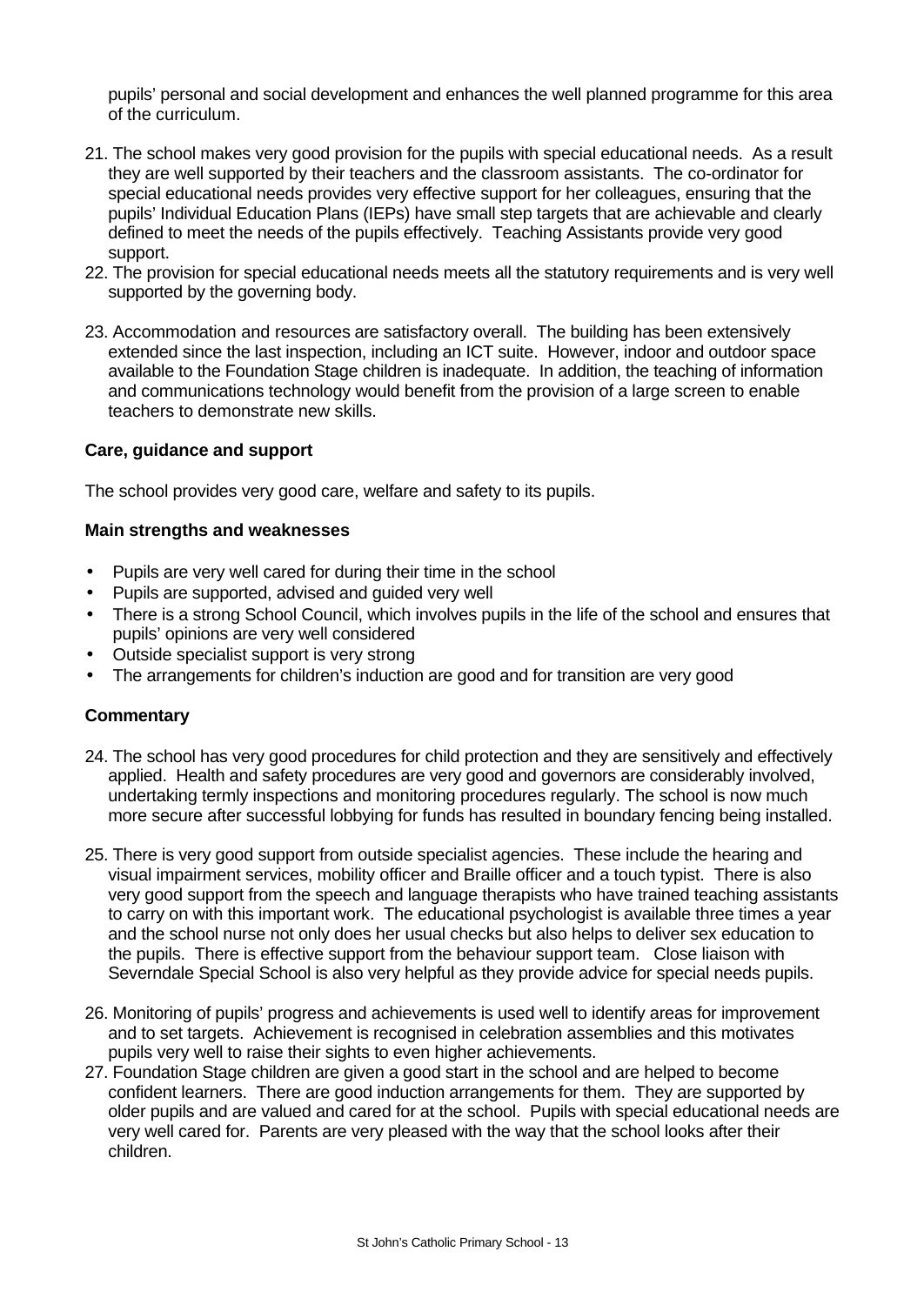- 28. The pupils' views are sought through the very well established and effective School Council. This contributes to the involvement of pupils in the life of the school and is epitomised in the pupils' commitment to the school.
- 29. This aspect has improved since the last inspection and the way that the pupils are cared for and looked after is a great credit to the school.

### **Partnership with parents, other schools and the community**

The school has very good links with parents, the local community and with other schools in the area. This aspect is a strength of the school and has improved since the last inspection.

#### **Main strengths and weaknesses**

- Parents are supportive of the school, especially through the very strong Parents Association
- The parents are provided with very good information about the school and the progress of their children
- The school has particularly good links with the parish church
- Transition to the senior school is particularly well handled
- Parents lack formal opportunities to give their views to the school

### **Commentary**

- 30. Parents were very positive about the school. Annual reports are of a good standard and the school's 'open door' policy means that teachers are always available if parents wish to raise concerns. The information provided to parents overall is very good. The school issues a parents' newsletter every other week, a religious education newsletter each term and there is a termly pupils' newspaper. Evening events, such as Jolly Phonics, keep parents informed about what is being taught at school, so that they can help their children with homework. Parents talk to teachers informally, but there is no formal mechanism, such as questionnaires, for eliciting parents' views and opinions.
- 31. The school has an active and very flourishing Parents' Association. It organises several very successful events during the year and raises considerable funds, which help to provide additional equipment and resources for the school. A number of parents help in the school with reading or are actually part of the school staff.
- 32. The school's links with the community include organisations concerned with art and drama, music, sporting associations, the Library Service, " Bridgnorth in Bloom", the leisure centre and local churches. The relationship with St. John's Catholic Church and the parish are particularly close and form a fundamental part of the school's ethos. Links exist with Business Partnership through which the Young Engineers Club was set up and mini enterprise projects have been facilitated. The school supports Innage Grange retirement home at Harvest and Christmas and they are invited to school productions.
- 33. The very good links with other schools centre on the two secondary schools, Bridgnorth Endowed School and Oldbury Wells Secondary School. Smooth transition arrangements and ongoing curricular links are of considerable advantage to pupils' learning. For example, teachers from Bridgnorth Endowed School visit the school to teach Year 6 mathematics.

### **LEADERSHIP AND MANAGEMENT**

Leadership and management are good and the quality maintained since the last inspection. The governors offer good service to the school and the new senior managers are contributing effectively. The headteacher is a very effective leader.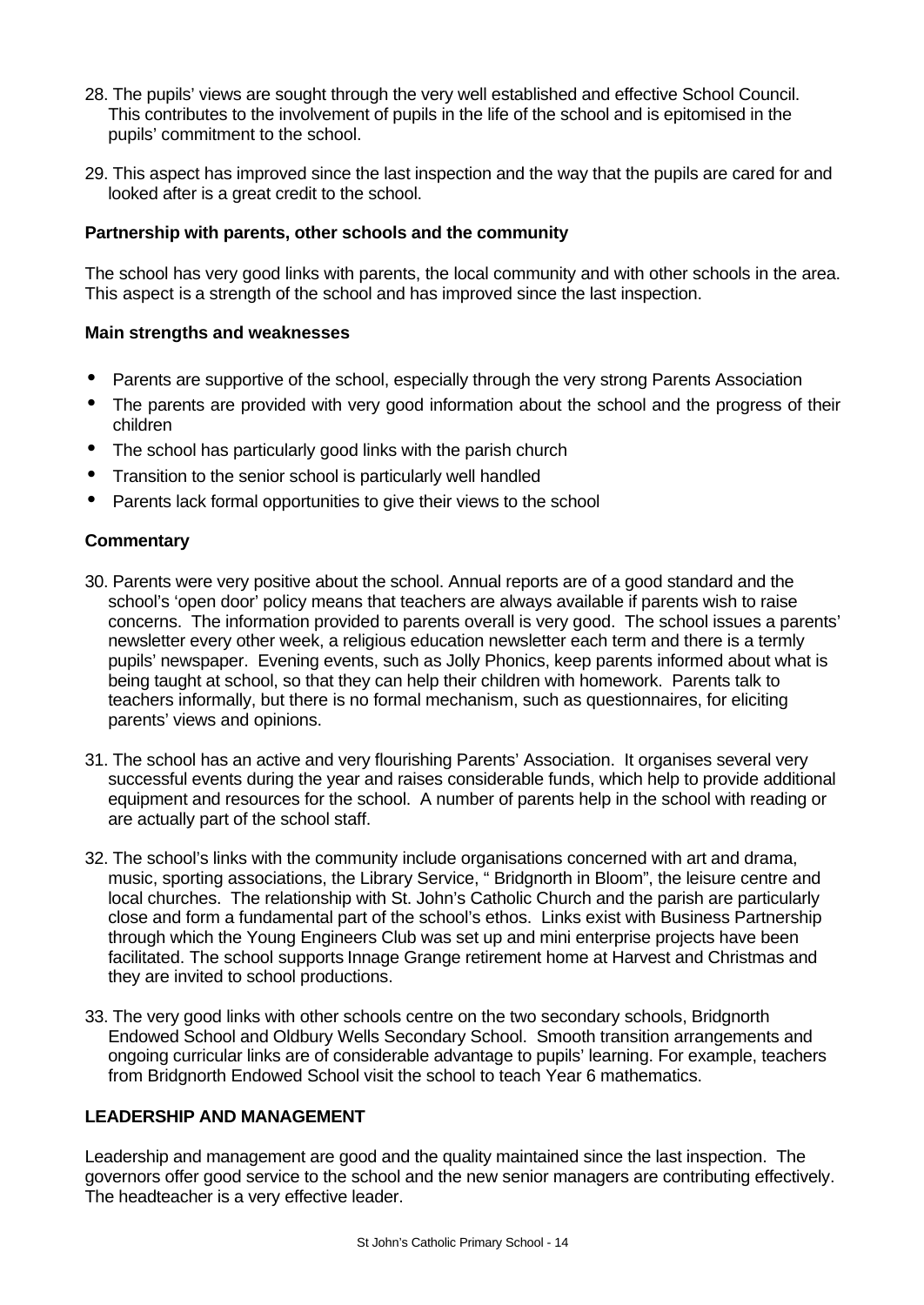### **Main strengths and weaknesses**

- The headteacher is very clear-sighted and she communicates very well
- The governing body knows the school very well, is energetic and works hard
- The administration of the school, including its financial management, is very good
- Strategic planning by the school and its governing body is effective and contributes strongly to school improvement
- The governing body is not involved enough in monitoring pupils' learning in the classroom

## **Commentary**

- 34. The headteacher plays a key role in creating a harmony of purpose within the school community. She has helped pupils, parents and teachers to reach a common understanding of the school's aspirations and purpose. She has had a considerable impact since her appointment. The school's strength lies in its partnership with all those involved in its day-to-day life, its commitment to inclusion and the enthusiasm with which it seizes worthwhile educational opportunities. These opportunities may include learning how to take fuchsia cuttings for Bridgnorth in bloom, providing advanced mathematics classes for older pupils or working with a local potter. The school has very strong shared ethos based on Gospel values. The senior management team and coordinators are developing well and making an increasing contribution to the quality of education. Staff development and effective teamwork are all linked to a well-focused school improvement plan and the desire to raise standards in all aspects of school life and to offer rich educational opportunity.
- 35. The school has had considerable staff changes over the past four years. New subject leaders are working closely together to develop a strong, lively curriculum. Good use is made of training opportunities to increase teachers' subject expertise. Monitoring arrangements are working well and co-ordinators make good use of sampling pupils' work and analysing assessment information to improve standards in their subjects. The programme for monitoring subject teaching by co-ordinators is about to be resumed now that staffing has settled. Special educational needs provision is well managed and there is very good governor involvement.
- 36. The governing body is very involved in the work of the school. They are hardworking and give the school very practical support. They were heavily involved in the recent extensive building project and supported the headteacher very well in this onerous management task. The school community is close and governors make a strong contribution to the very good relationships between all of its members. However, there are some aspects that require tightening. In particular, the governors have not established a formal monitoring routine. Although they visit the school frequently they do not make formal, regular arrangements to review the work in the classroom.

| Income and expenditure $(E)$ |          | Balances (£)                        |         |
|------------------------------|----------|-------------------------------------|---------|
| Total income                 | 423, 492 | Balance from previous year          | 5735    |
| Total expenditure            | 388.866  | Balance carried forward to the next | 34.626* |
| Expenditure per pupil        | 2091     |                                     |         |

| Balances (£)                        |           |
|-------------------------------------|-----------|
| Balance from previous year          | 5735      |
| Balance carried forward to the next | $34.626*$ |

### *Financial information for the year April 2002 to March 2003*

Prudent financial planning and secure management and monitoring of budgets help the school to meet its targets for development and educational priorities. Decisions on spending and allocation of resources are made with a good appreciation for the principles of best value. The school's administrative officer provides very good support.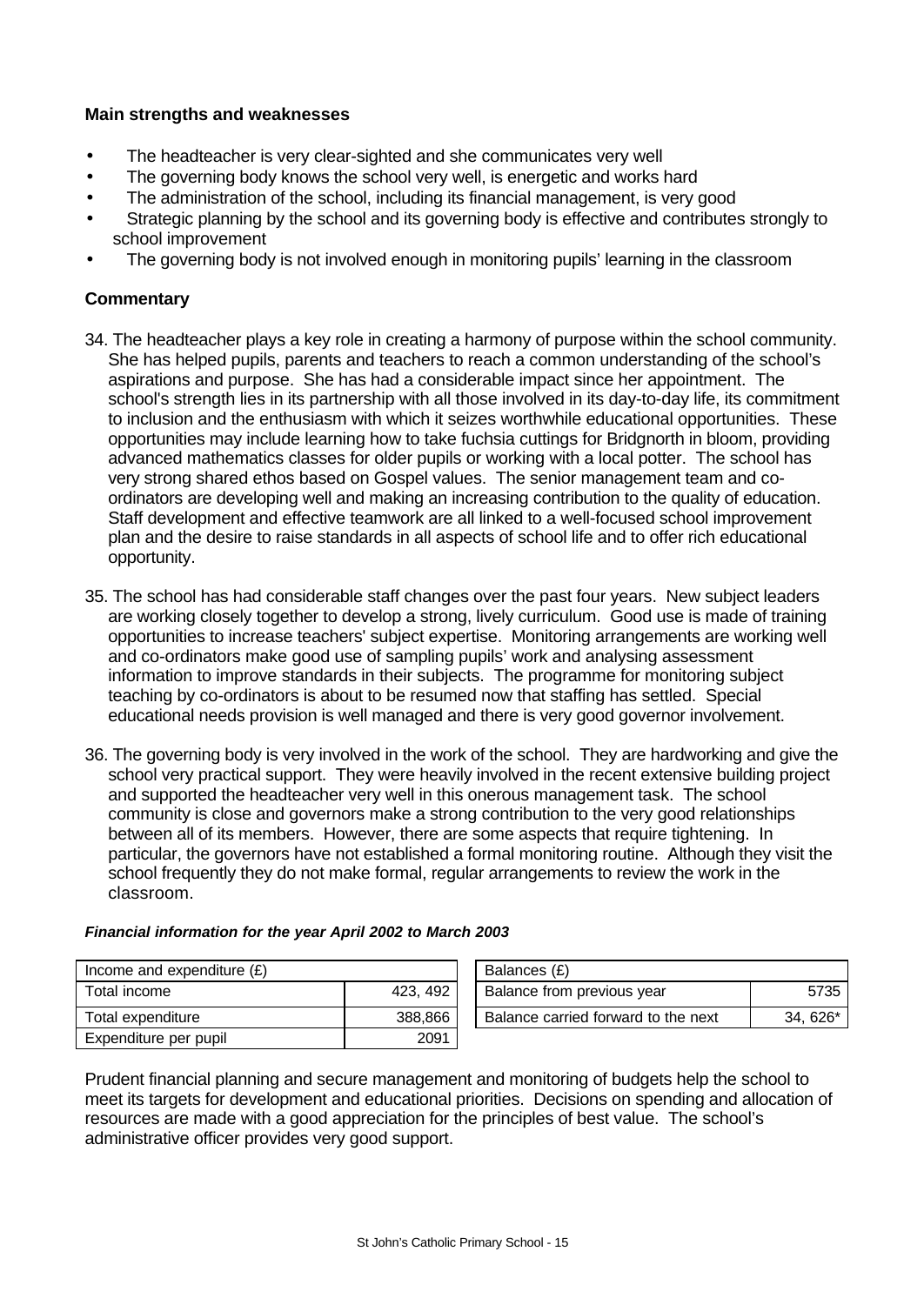# **PART C: THE QUALITY OF EDUCATION IN AREAS OF LEARNING, SUBJECTS AND COURSES**

## **AREAS OF LEARNING IN THE FOUNDATION STAGE**

The overall provision for children in the Foundation Stage is good. Children enter the reception class about a term before their fifth birthday in September and January each year. Their skills on entry vary widely but are broadly typical of those found in children of this age. They are given a good start to their education because teaching is good in all the areas of learning observed. It is based on clear planning using national guidance and informed by very good assessment procedures which ensure individual needs, including special educational needs, are well known and catered for. There is an appropriate balance of teacher directed activities and opportunities for children to make their own choices. Currently the outdoor provision is not well developed and this means learning opportunities are restricted in some areas. Development of this provision is an appropriate priority in the school development plan. The reception class staff work together effectively as a team and are well led by the Foundation Stage coordinator. These arrangements promote good continuity and progression between the reception class and Years 1 and 2. Effective partnerships have been established with parents. There is a careful induction programme before, and just after, school entry and teachers are developing closer links with the many of the settings children attend before starting school.

No judgements were made about the standards, teaching and learning in **creative development** because no teaching was observed during the inspection. The resources and displays in the classroom and the teacher's planning indicate that children are offered appropriate experiences in this area of learning. Opportunities for children to develop their imagination through play outside are limited by the lack of a well resourced outdoor area.

# **PERSONAL, SOCIAL AND EMOTIONAL DEVELOPMENT**

Provision in personal, social and emotional development is **good**.

### **Main strengths and weaknesses**

- Children develop good relationships with their teachers and with each other
- Independence is fostered well because children are expected to take responsibility
- Behaviour is not as good when children are working in groups as it is when they are working as a whole class

### **Commentary**

37. Children in the reception class are developing well in this area of learning. A majority are likely to attain the early learning goals by the end of the year and some will exceed them. This is because the teacher and her assistant make their expectations clear. For example, they maintain a relaxed, calm atmosphere at the start of the day so children enter the class confidently and they expect them to tidy up their games independently at the end of each session. Children also take responsibility for planning and reviewing their own activities in some sessions. They cooperate well and show consideration for each other because time, such as small group snack time, is allocated specifically for developing these skills and staff provide consistently good role models. Behaviour is generally good, especially when children are working with adults. However, some restlessness was observed when children were working in groups and pairs, usually because resources were not well matched or sufficient to meet their needs.

### **COMMUNICATION, LANGUAGE AND LITERACY**

Provision in communication, language and literacy is **good.**

#### **Main strengths and weaknesses**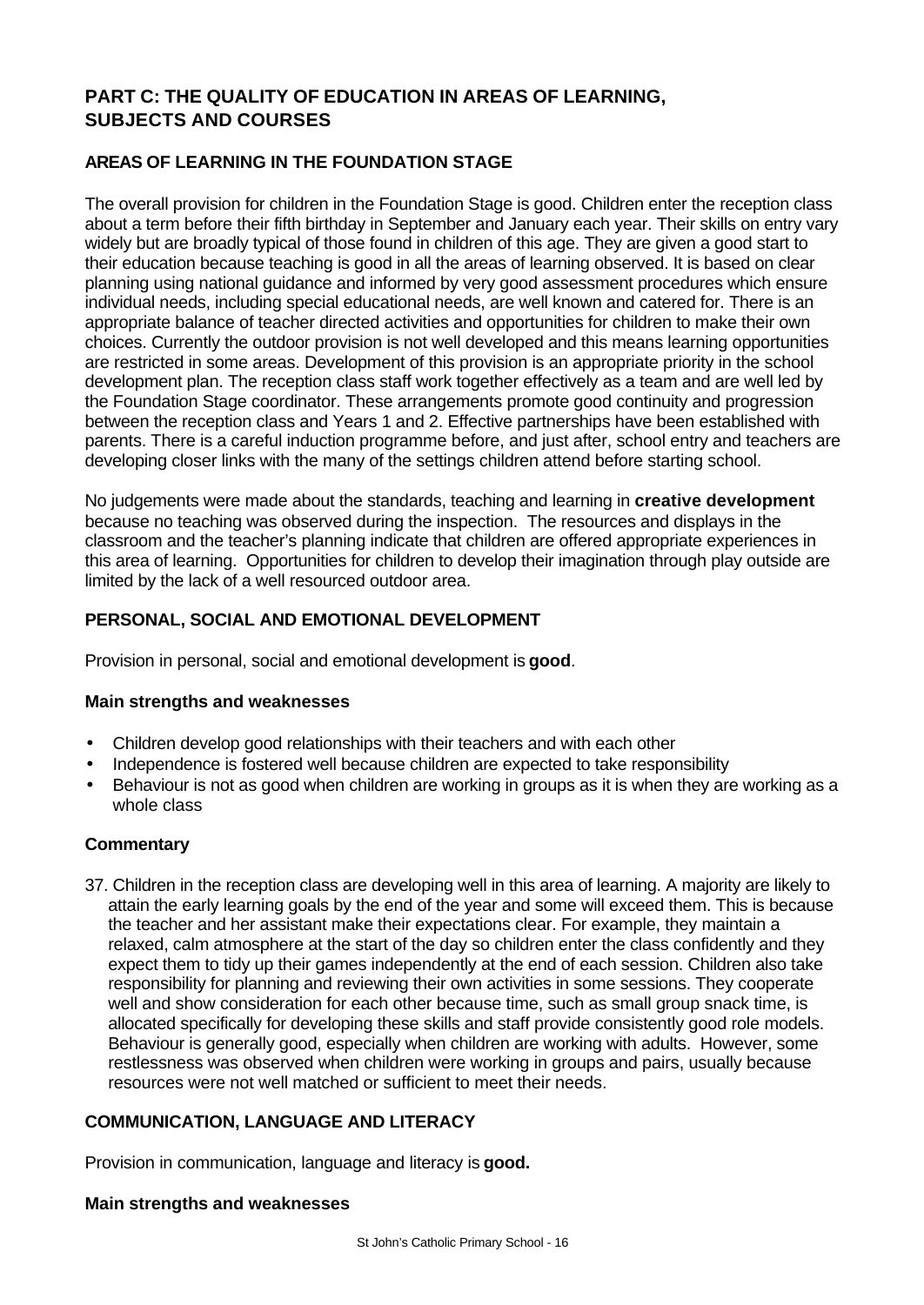- Children's speaking and listening skills are fostered effectively
- Imaginative teaching of early reading skills leads to high standards

## **Commentary**

38. A majority of children are likely to attain most of the early learning goals for communication, language and literacy and many have already reached them in reading. Good opportunities are provided for children to extend their speaking and listening skills. During the inspection they listened to "The Three Little Pigs" really well because the teacher involved them in actions, noises and responses so they kept pace and maintained the thread of the story. They speak confidently because staff are good listeners and clearly value their contributions. Imaginative and effective methods are used for systematic teaching of reading and as a result many children have made a good start. They are keen and responsive during weekly paired reading with their Year 6 partners and actively enjoy carefully structured "Jolly Phonics" sessions. A few have begun reading independently and others can read some simple words. Nearly all are linking sounds and letters well. Very little teaching of writing was observed during the inspection, but planning and recorded work shows generally appropriate provision for children to develop their skills. However, there should be more opportunities for children to read and write purposefully in their play, such as the passports in the role play "post office".

## **MATHEMATICAL DEVELOPMENT**

Provision in mathematical development is **good.**

#### **Main strengths and weaknesses**

- Children count and order numbers and with confidence
- Teachers make good use of incidental opportunities to reinforce learning about mathematics

### **Commentary**

39. Children are making good progress in their early understanding of numbers, shapes and measures. A majority are likely to attain the early learning goals in this area by the end of the year and more able children already show understanding beyond this level. For example, a more able child recognised all the numbers to 100 and solved problems involving addition and subtraction to 10 mentally. Almost all children count, recognise and order numbers to 10 confidently because teachers use every opportunity to consolidate and assess their understanding, as when individual children were asked to count numbers for dinner during registration. Most children name common shapes accurately and are beginning to use mathematical vocabulary such as "taller" and "shorter". Work in mathematics is well linked to other areas of learning. For example, children use numbers purposefully in their imaginative play in the "post office" to fill in "savings books". However, resources are not always well enough matched to the learning objectives to offer adequate support, as in the choice of a free-hand software programme for making shape pictures on the computer.

### **KNOWLEDGE AND UNDERSTANDING OF THE WORLD**

Provision in knowledge and understanding of the world is **satisfactory.**

#### **Main strengths and weaknesses**

• A wide range of interesting activities captures the children's interest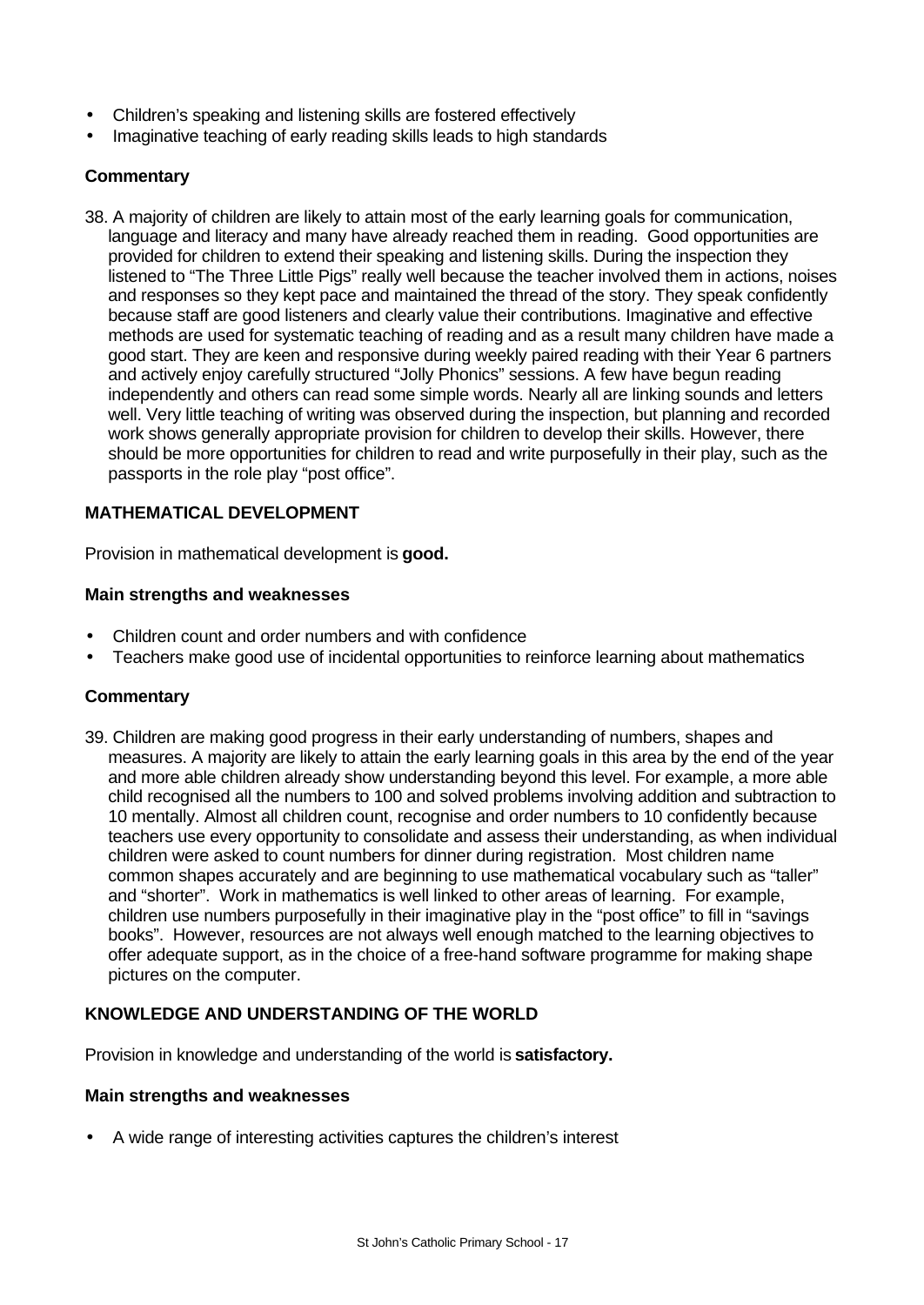## **Commentary**

40. Children's curiosity about, and awareness of, the world around them is effectively fostered through regular trips outside the classroom. Thus they recently visited the local post office before setting up their own classroom role-play area as a post office. Well balanced planning over the year ensures all aspects of this area of learning are covered and most children are on course to achieve many of the related early learning goals by the beginning of Year 1. They showed lively interest and good knowledge when describing the caterpillars they had observed in the Year 6 classroom and used a range of technological equipment such as computers with confidence. Resources are satisfactory, although the outdoor provision does not afford rich enough opportunity for exploration and investigations during independent play by children who are still very young.

## **PHYSICAL DEVELOPMENT**

Provision in physical development is **satisfactory**.

### **Main strengths and weaknesses**

- Children work hard in physical development lessons because the challenge is well matched to their abilities
- The outdoor area does not provide a range of activities for children's physical development

### **Commentary**

41. More than half the children are on course to reach the early learning goals for physical development by the end of the summer term. They showed good control when jumping in a warm up game at the start of a lesson, and worked hard to improve their control when rolling and stopping balls as the lesson proceeded. Good teaching ensured the tasks were well matched to children's differing abilities. In the classroom many children hold pencils correctly but some find using scissors to cut along lines more difficult. Their skill when controlling the mouse to make computer pictures is good. The outdoor provision does not yet include a range of activities for physical development, although the teacher makes good use of outdoor equipment boxes to give children as many different experiences as possible. The school is aware of this weakness and has highlighted it as a priority.

### **SUBJECTS IN KEY STAGES 1 and 2**

### **ENGLISH**

The provision for English is **good**.

### **Main strengths and weaknesses**

- The quality of teaching and learning, including the use of assessment to inform the target setting process, is good
- The Jolly Phonics programme has a positive impact on the quality of pupils' reading
- The use of 'talking pairs' and group discussion promotes speaking and listening skills well
- The high quality of the pupils' writing
- Opportunities for writing across the whole curriculum are not exploited sufficiently well
- 42. Standards remain consistently above average and compare well with similar schools. Currently standards in both Year 2 and Year 6 are above average in speaking and listening, reading and writing. Throughout the school there is consistently good knowledgeable teaching. This is an improvement since the last inspection.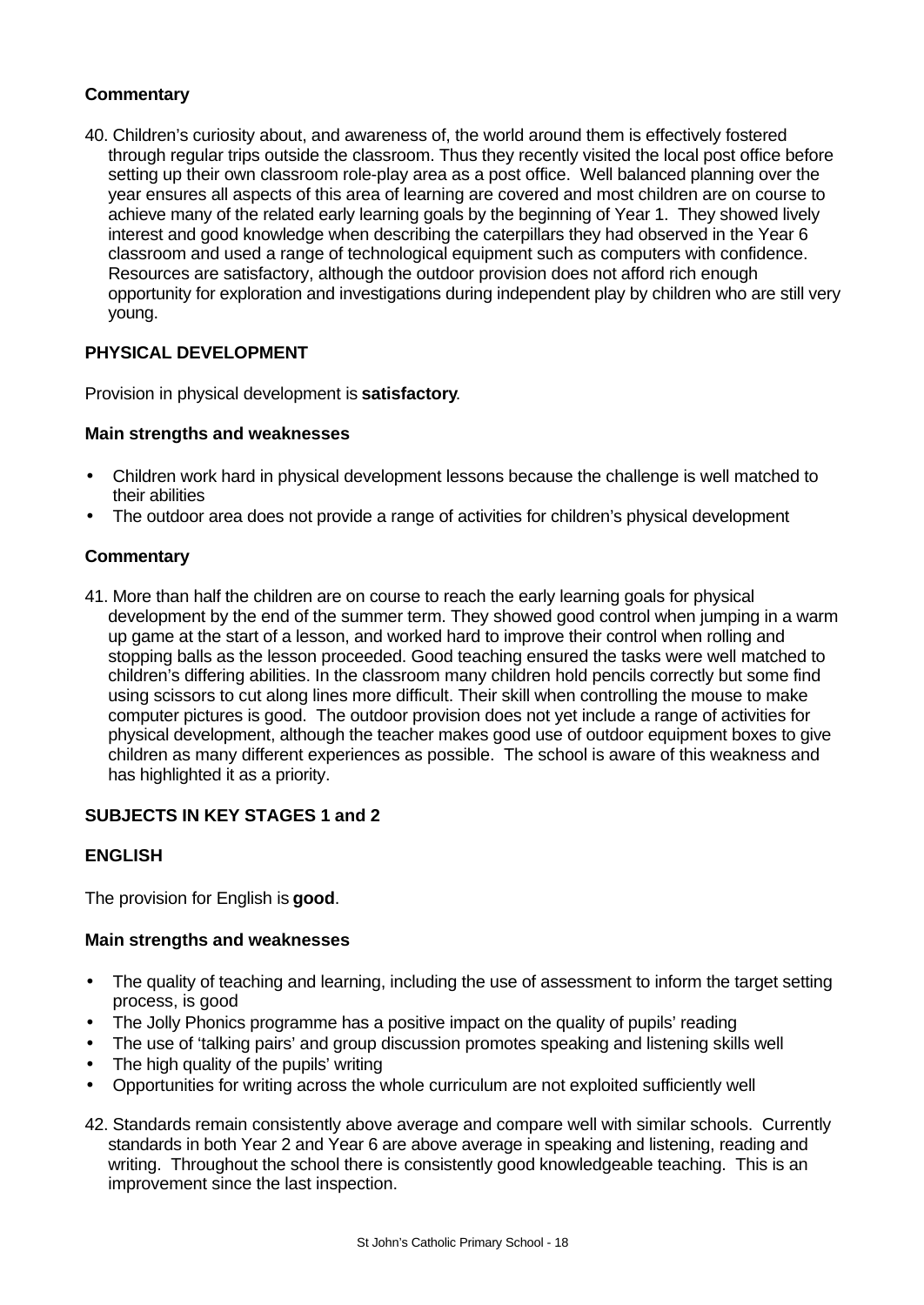- 43. Pupils have good communication skills throughout the school. Good use is made by the teachers of "talking pairs" and group discussion to enhance these skills. By Year 6 pupils are choosing words precisely to explain their thoughts and ideas clearly and succinctly. All pupils enjoy reading for both information and pleasure. The younger pupils thoroughly enjoy their Jolly Phonics lessons, which are having a very positive impact on their acquisition of reading skills, as well as their paired reading with Year 6 pupils every week. There is a suitable choice of reading material in all classrooms and every day teaching time is allocated to reading activities.
- 44. Standards in writing are above average throughout the school. In Year 2 the pupils used their experience of Allan Ahlberg's Happy Families stories to plan and develop their own character for a future writing activity. Their writing skills were also used effectively when writing their accounts of the life of Florence Nightingale in history.
- 45. The high standards in writing being achieved in Year 6 are the result of very good teaching. By this age pupils are writing for a whole range of purposes, including fiction, letter writing, poetry and writing persuasive pamphlets. Their skills in spelling, grammar and punctuation are well developed and used effectively. In a very good lesson, these pupils worked well together in pairs to brainstorm exciting words and phrases to help them write a story ending that would be both gripping and original. The pupils continued the lesson by drafting and editing their ending paragraphs. They used imaginative words to good effect and succeeded in providing their stories with unusual and creative endings.
- 46. The pupils' attitudes to English are good overall. They are keen to participate and are very eager to learn. Their behaviour is good. The very good relationships the pupils have with their teachers and peers underpin these characteristics.
- 47. The quality of teaching and learning is good overall. The teachers have a good knowledge and understanding of the subject and their planning is of a very high standard. At their very best, as in Year 6, lessons have pace and challenge through the use of probing questions that are used very effectively to assess the pupils' knowledge and understanding. Regular assessment is used very successfully to inform the setting of the pupils' targets. All teachers have very high expectations and communicate their enthusiasm for the subject through their teaching. The skilled teaching assistants are used to good effect to extend the pupils' learning, particularly those with special educational needs who make good progress as a result of this very good support.
- 48. The co-ordinators provide good leadership and management in the subject. They monitor teaching and learning effectively through observation and analysis of pupils' work. The strengths and areas for development are identified, communicated to colleagues and used to inform the subject Action Plan.

### **Language and literacy across the curriculum**

49. The use of language and literacy across the curriculum is good overall. The teachers have identified the key subject vocabulary for each subject and use reading skills to research information from a variety of sources. The Action Plan correctly recognizes the need to identify opportunities for writing across the whole curriculum. The marking of pupils' writing is always supportive and clearly advises how improvements can be achieved.

### **MATHEMATICS**

Provision in mathematics is **good.**

### **Main strengths and weaknesses**

- Standards in Years 2 and 6 are well above average
- Teaching is confident and interesting activities are used, so pupils enjoy the subject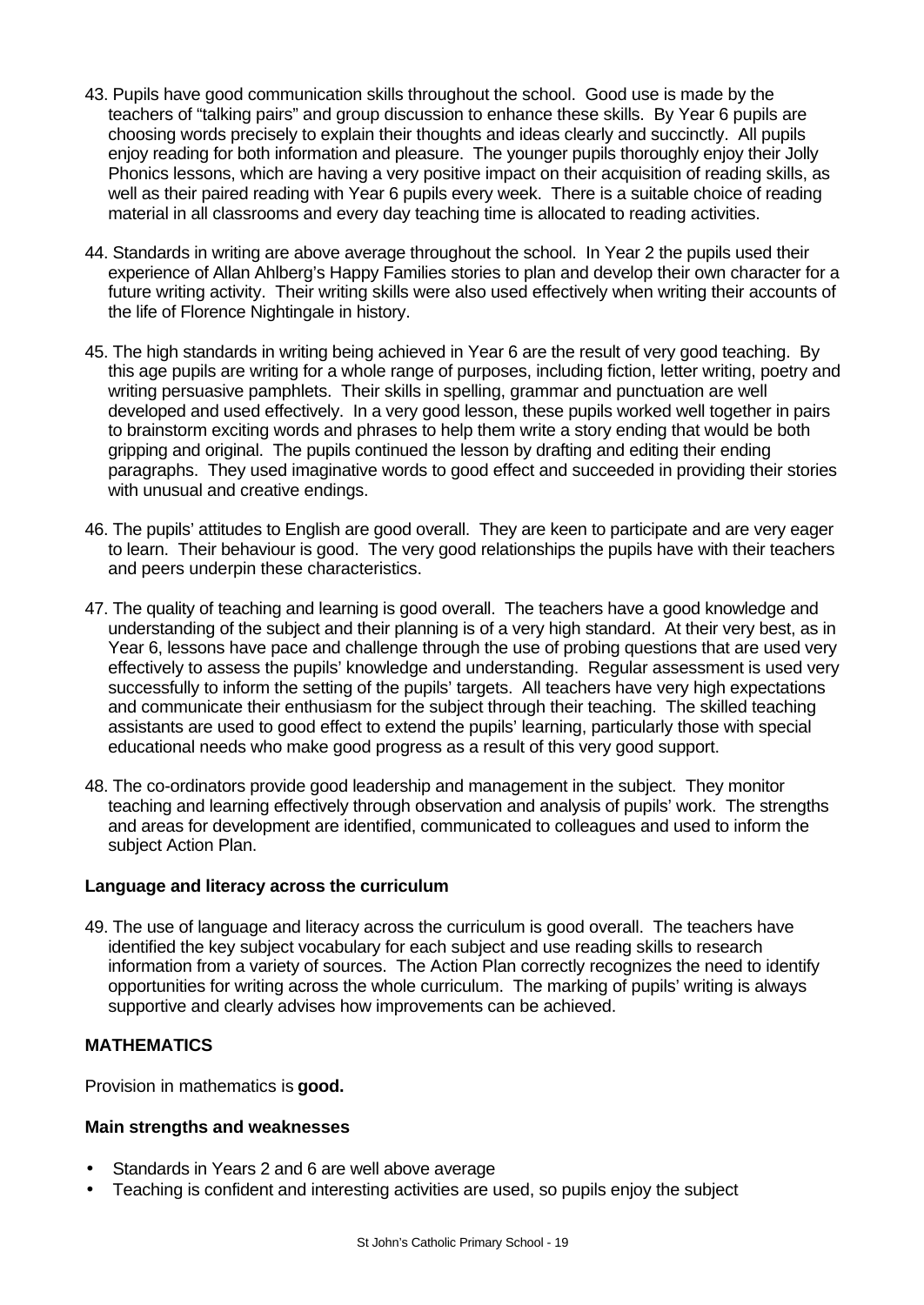- Very good use is made of assessment and target setting both to inform planning and to help pupils of different abilities improve
- Pupils are good at mental mathematics and problem solving because they are given lots of enjoyable practice and very clear models to follow
- On some occasions teachers did not set clear expectations about the amount of work expected so some pupils did not work as hard as they could
- Classroom assistants offer very good support and are well trained

## **Commentary**

- 50. Standards in mathematics have improved since the last inspection. Test results are well above average at seven and eleven. Throughout the school pupils achieve well and make steady progress. More able pupils are now appropriately challenged and do well in tests compared to similar pupils in other schools. Pupils with special educational needs are very well supported and are achieving well and making good progress.
- 51. Teaching is generally good throughout the school. Most teachers have received extra national training and use a variety of interesting activities and strategies to improve pupils' understanding. In Year 2 pupils were helped to understand quick methods of adding 9, 19 and 29 because the teacher made very good use of a hundred square both as a demonstration tool and as an individual aid. She effectively reinforced her clear demonstration by asking many pupils to work examples for the class and explain their thinking as they did so. A particular strength in the older classes is the very clear teaching to help pupils become confident problem solvers. These teachers are successfully helping pupils to acquire techniques to deal with interpretation of complicated word problems. Throughout the school the standard of presentation in mathematics is consistent and high, and this helps pupils to set work out in a way which aids their understanding. In all classes teachers were tenacious and persisted with their teaching until they were confident that pupils really understood. During group work pupils worked on appropriately graded work that matched their ability and teachers gave good levels of support. In some classes a few pupils, often in the middle group, did not work as hard as they could because teachers in some classes did not make it clear enough what they expected these pupils to achieve in the time available.
- 52. Assessment is systematic and teachers analyse information from testing carefully both to improve their teaching and to diagnose strengths and weaknesses in individual pupils' performance. Pupils have a set of targets, and by the time they are in Year 6 they are involved in discussion with their teacher about their success in meeting them. Careful marking, particularly in Year 2, also helps pupils to understand how well they are doing.
- 53. The co-ordinator leads and manages the subject well. Resources are good. There are opportunities for parents to see a typical numeracy lesson and there is a numeracy governor. The subject is effectively monitored by looking at books and analysing the regular assessment information from each class. The maths co-ordinator has observed lessons throughout the school but the numeracy governor has not yet observed learning in the classroom. Strengths and weaknesses are identified and inform the subject action plan.

### **Mathematics across the curriculum**

54. Mathematics is applied well in other subjects. Pupils make use of measurement skills in science, for example to measure the growth of plants and to calculate scale in geography. Data handling skills are evident in most classes. In Year 1 pupils collected traffic information and used the computer to create appropriate graphs.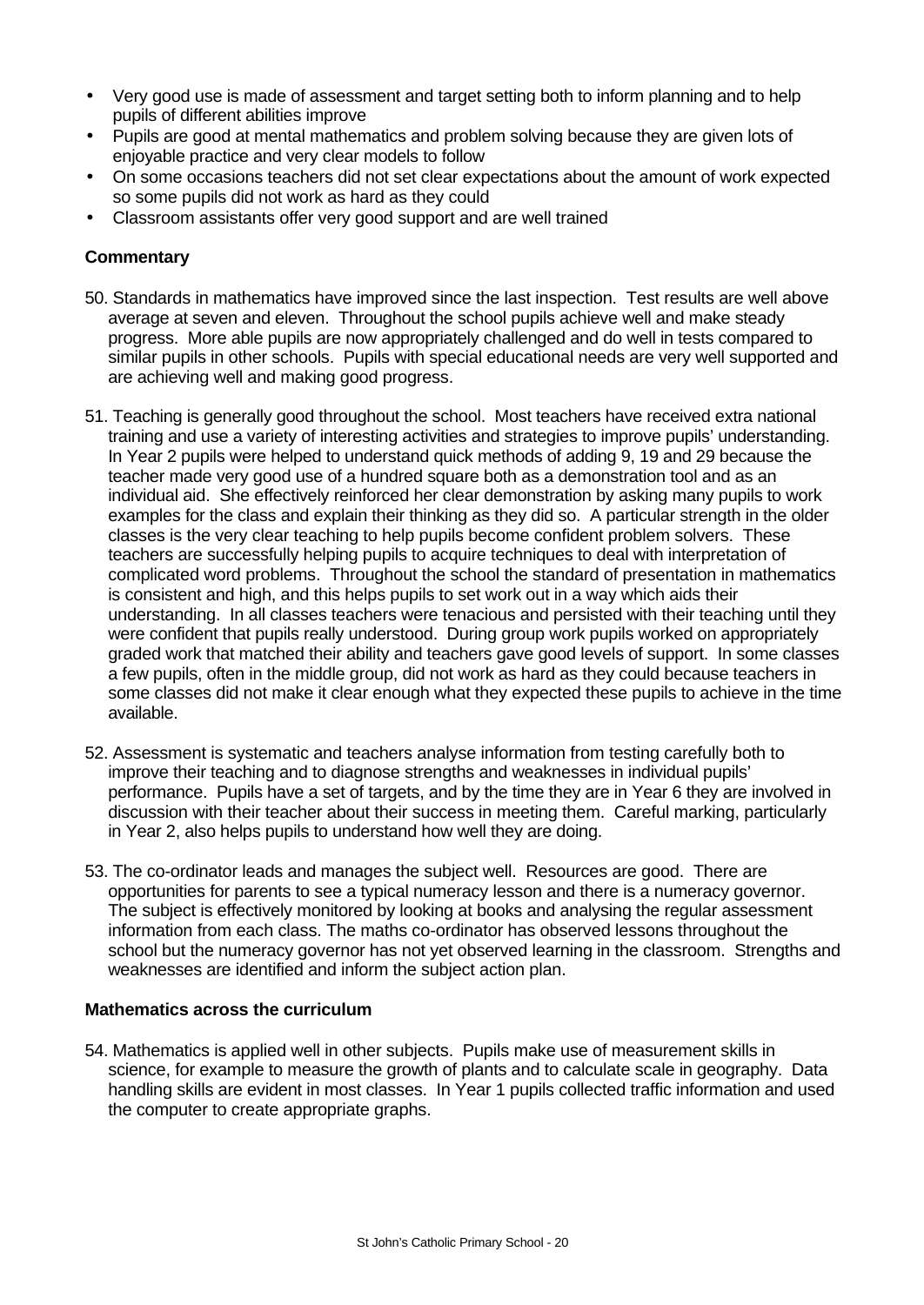### **SCIENCE**

Provision in science is **good.**

#### **Main strengths and weaknesses**

- Pupils of all ages attain high standards in science
- Investigative and enquiry skills are very well developed
- Teachers capture pupils' interest so they are very enthusiastic about the subject
- The final parts of lessons are sometimes too short to reinforce new learning effectively

- 55. Standards are above average throughout the school. In 2003, results for Year 2 pupils were above the national average and the average for similar schools. The number of Year 6 pupils reaching the expected level in the national tests was above the national average and above that of similar schools. During the inspection these high standards were confirmed in lessons and in the recorded work of the older pupils. Younger pupils showed high standards when talking about their work, as when Year 1 pupils explained that some of the toys they were investigating needed both pushes and pulls to make them work. Pupils achieve well in science because their teachers assess their learning carefully and plan lessons with the right level of challenge for each ability group including those with special educational needs.
- 56. Teachers promote a spirit of enquiry and careful investigation in science lessons. This aspect of the curriculum is very well taught from an early age. New learning is underpinned by observation and systematic gathering of evidence. Thus in a very good Year 3 lesson, pupils examined bare rooted plants with a lens and an electronic microscope, as well as observing how the roots spread out in water, before they were helped to reach conclusions about the roles of the different parts of the root system. Pupils are taught to make predictions and to test them, using their findings to make generalisations, as when Year 6 pupils collaborated maturely in groups to test their predictions about sound vibrations. They showed good understanding and competence in their use of planning boards to organise fair tests.
- 57. Pupils enjoy their science work because teachers capture their interest with teaching that is based on good subject knowledge. Pupils in Year 2 showed genuine delight as they managed to construct simple electrical circuits and light their bulbs. Lessons are designed well to provide a variety of lively activities that help pupils to be engaged in their tasks fully. Imaginative links between science and other subjects, as when Year 6 pupils designed and made name places for children in the reception class, motivate pupils well and help them to understand how science is used in every day life. Pupils have many opportunities to use their speaking and listening, reading, writing and numeracy skills in science lessons. Weaknesses are few. Most significantly, teachers do not always pace activities well enough to leave time to reinforce new learning effectively at the end of the lesson. For the same reason, more able pupils do not always complete and record the more challenging tasks planned for them.
	- The coordinator leads the subject well. The scheme of work now ensures progression in the development of knowledge, understanding and skills throughout the school. Monitoring of teaching is not yet systematic but a manageable assessment system enables her to monitor standards effectively. Improvement since the previous inspection is good.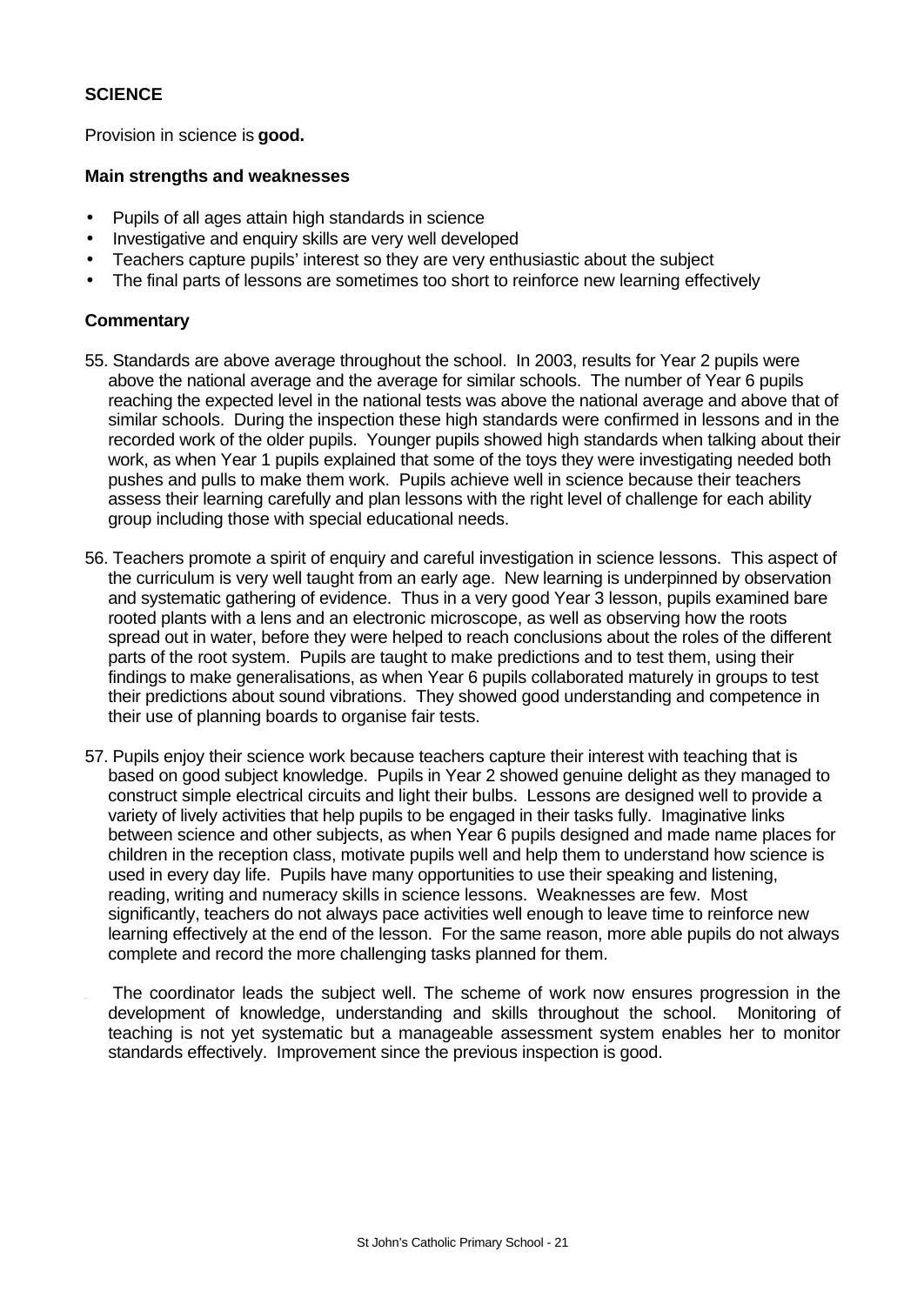## **INFORMATION AND COMMUNICATION TECHNOLOGY**

Provision in information and communication technology (ICT) is **good.**

### **Main strengths and weaknesses**

- Standards are improving fast and are comfortably in line with national expectations throughout the school
- Pupils use their ICT skills well in other subjects
- Resources have improved considerably this year with the establishment of a well used ICT suite

## **Commentary**

- 59. Provision in ICT has improved since the last inspection. During the inspection many lessons were cancelled or badly affected by a country wide computer virus. Teachers are well trained, teaching the subject with increasing confidence and, in the lessons seen, teaching was at least sound in trying circumstances. Standards are at least average in Year 6 and in Year 2. Most pupils have computers at home and all, including the youngest, are aware of Internet safety. Pupils demonstrated their skills and capability independently.
- 60. Year 2 pupils demonstrated their knowledge well. They selected programs from a menu that they wanted to share. They have been well taught. They can use Word to present their work but are less confident about editing. Pupils enjoyed using graphics programs and are able to use data-handling facilities independently. These pupils still rely on their teachers to switch machines on, however.
- 61. Year 6 pupils are very confident. They use the computer and other technology as essential learning tools. Many of their lessons are enhanced by computer-based research or application. At present, pupils are making a programmable switching device with support from a local secondary school. Pupils are using the Internet to compile an itinerary for a leisurely journey from Bridgnorth to the Olympic Games in Athens. Pupils in this class also created a PowerPoint presentation about a personal interest. Some of these pupils added sound and animation to their presentation. They can construct an Excel spreadsheet using simple, provided formulae.
- 62. The subject is effectively co-ordinated and the school has worked hard since the beginning of this academic year to establish its ICT suite. However, the school does not have adequate facilities for teacher demonstration in the ICT suite, so intervention and support are confined to a one-to-one approach, which can be inefficient. Monitoring is effectively linked to a whole school assessment programme and links well to the subject action plan. The school development plan indicates that the co-ordinator is scheduled to monitor lessons in the near future. The school has benefited from the technical and resource support from the local secondary school. Resources are good and include an electronic microscope, digital camera and programmable toys.

### **Information and communication technology across the curriculum**

63. The school makes good use of information and communication technology to support learning in many subjects. In science, pupils used an electronic microscope to examine and record observations on a tomato plant. Pupils used the computer for research and presentation in history and geography and for data handling in mathematics and science.

### **HUMANITIES**

It is not possible to make an overall judgement on the quality of provision in **geography** because of insufficient inspection evidence. A scrutiny of the work in books and discussions with pupils indicates that, in Year 2 and Year 6, pupils are achieving standards that are in line with national expectations. The evidence available shows that the overall subject planning throughout the school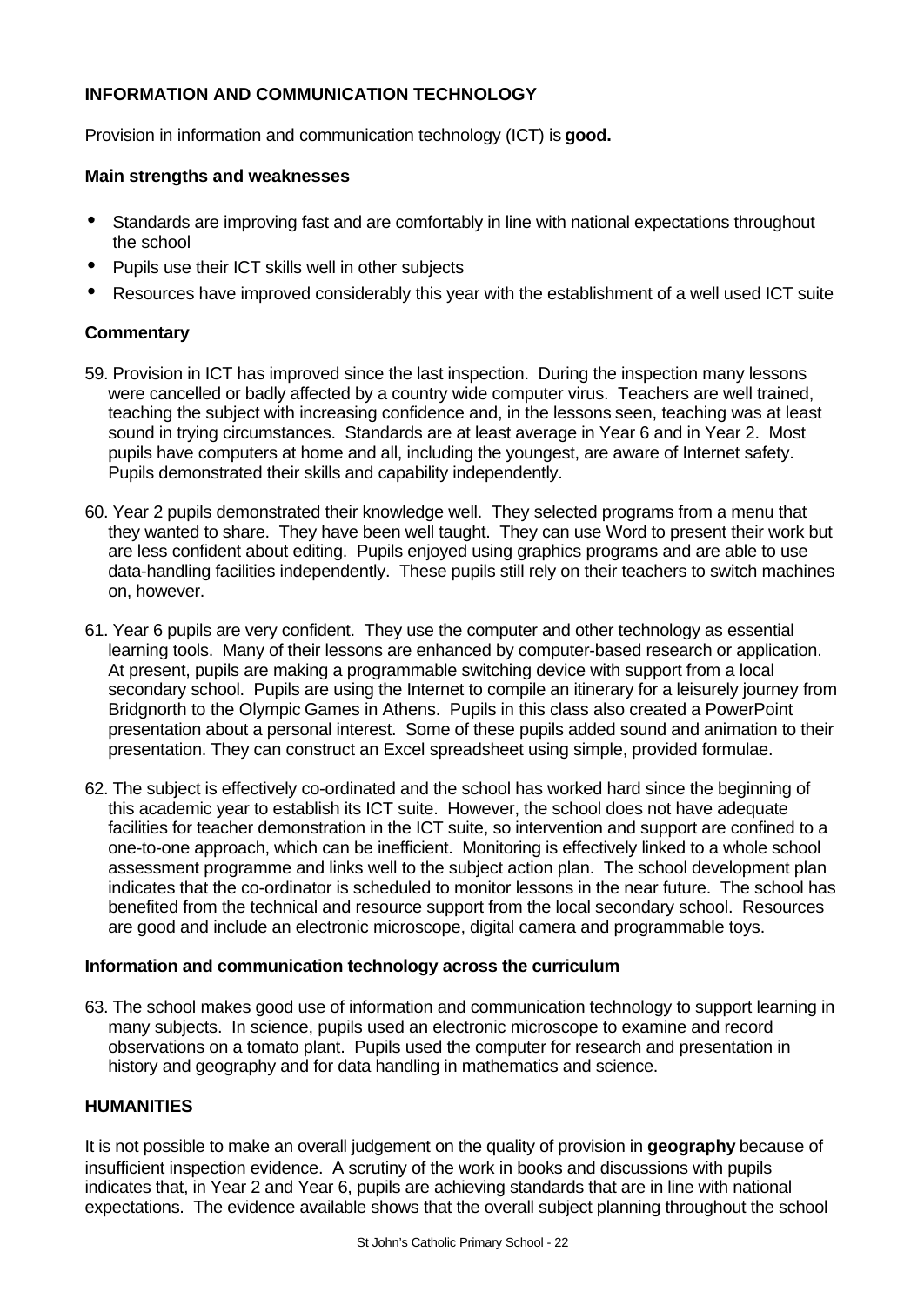is very good and takes an appropriate account of the national guidance. However, the school does not teach geography regularly enough, so pupils cannot easily build on previous learning.

## **History**

The provision for history is **satisfactory.**

## **Main strengths and weaknesses**

- The subject is enriched well by visits and visitors
- Lack of consistency in the coverage of the subject adversely affects the continuity and progression of the pupils' learning

## **Commentary**

- 64. Standards attained in history by the end of Year 2 and Year 6 are in line with those expected nationally. Pupils achieve satisfactorily in all year groups. Pupils with special educational needs make satisfactory progress through the well targeted support provided by the teachers' planning and by the teaching assistants.
- 65. History makes a positive contribution to the pupils' literacy and information and communication technology skills and development. Opportunities have been identified for pupils to use their writing skills in history and to use computers to research for information or record their findings.
- 66. The quality of teaching and learning is satisfactory overall. The teachers' lesson planning is very good and effectively ensures that the pupils acquire the appropriate subject skills and vocabulary. In a good lesson in Year 2 the teacher's enthusiasm for, and knowledge of, the subject enhanced the pupils' learning. Whole class and group discussions were effective in enabling the pupils to build on their knowledge and understanding of the life and times of Florence Nightingale. Pupils in Year 6 recalled their Victorian project that was enriched by their visit to a Victorian Day at Shugborough Hall and by the visit of the School Inspector in their Victorian Day at school.
- 67. The co-ordinator for Humanities is newly appointed. She has a clear vision for the future direction of the subject. More consistent coverage of history and geography is required so that the subjects are studied frequently enough to enable pupils to remember previous learning. The co-ordinator monitors teachers' planning and the pupils' work. The analysis of this information is used to inform the subject action plan for future development.

# **CREATIVE, AESTHETIC, PRACTICAL AND PHYSICAL SUBJECTS**

It is not possible to report in the quality of provision in **design and technology** because no lessons were observed. However, planning and recorded work, together with a few products seen during the inspection, suggest that an appropriate curriculum is taught and pupils have pride in what they produce. Pupils' folders have evidence of their plans for making objects and their evaluations of their work. The best work seen was purposeful and linked well to other subjects, as when Year 6 pupils made name plates for Reception class children when learning about electrical circuits in science.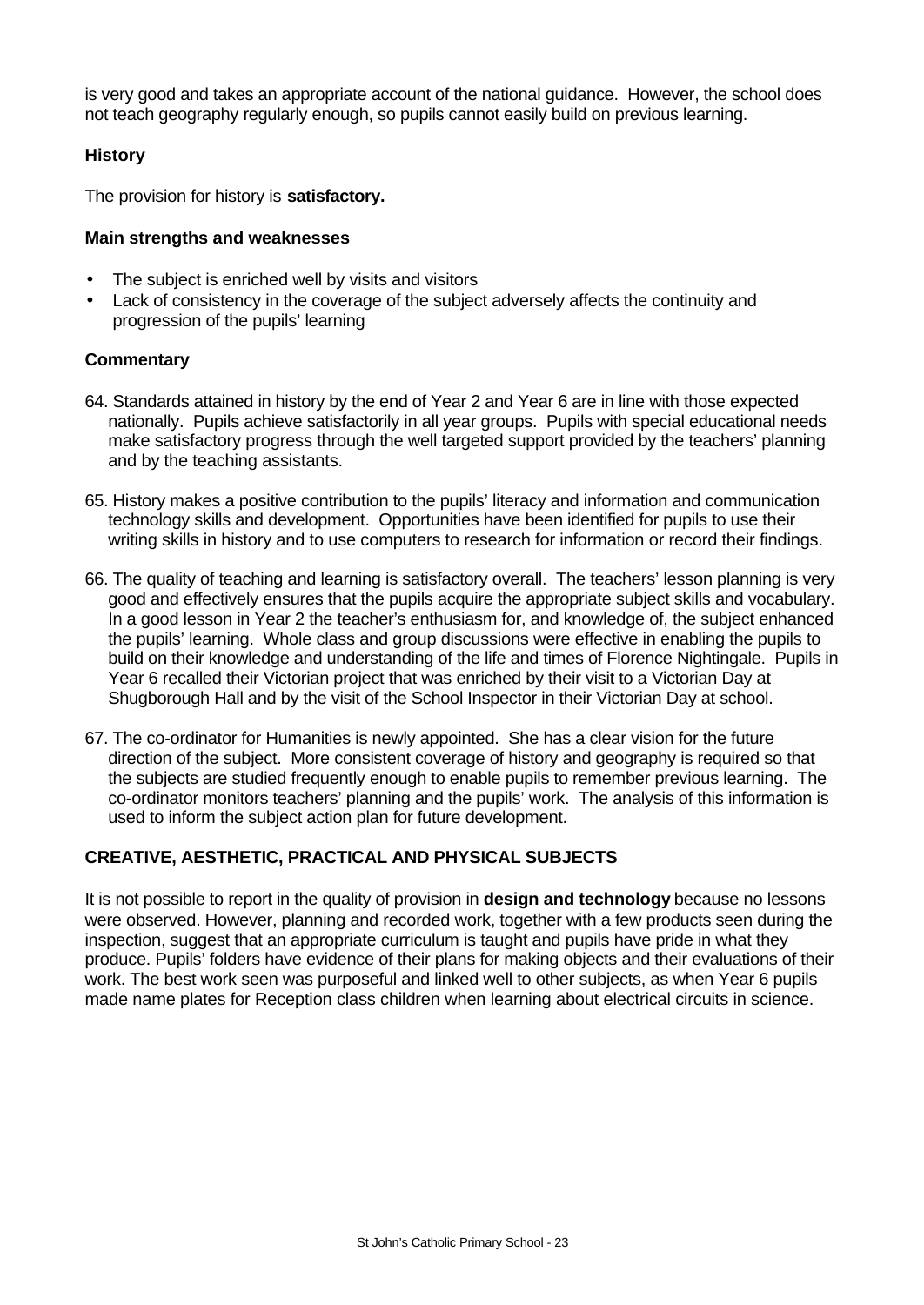## **Art and design**

Provision in art and design is **satisfactory.**

#### **Main strengths and weaknesses**

- There is a comprehensive scheme of work that includes a manageable and effective assessment system.
- Visiting artists and visits enrich the experiences provided, so pupils are motivated and keen
- Standards attained are variable because teachers' expectations are not consistently high enough

### **Commentary**

- 68. Work in art and design is now based on a scheme of work that sets out systematic progression in the development of skills and techniques. Teachers are beginning to assess standards as each unit of work is completed, using a manageable assessment system similar to that used in other subjects. The coordinator has introduced these improvements since the previous inspection and plans to monitor their effectiveness in raising standards as the younger pupils move through the school.
- 69. Pupils talk enthusiastically about their art work and show good concentration in lessons because they are absorbed by the tasks teachers set. Their interest is stimulated further by the opportunities provided to work with visiting artists and to visit exhibitions. Year 6 pupils talked enthusiastically about their visit to an exhibition on book making at the local secondary school and there are attractive displays of work produced with the help of visiting artists. In a very good Year 1 lesson, pupils worked with enthusiasm and pride when creating imaginative sculptures with natural materials and dragged their parents into the classroom to admire the results at the end of the day.
- 70. Although inspectors saw some examples of high quality work in art and design, standards are not consistently good. Younger pupils do not have sufficient exploratory experiences, and this means older pupils need to develop skills they should have acquired earlier. Therefore, in a Year 4 lesson, pupils needed to experiment to make the colours they wanted and consequently many did not achieve the set task in the time available. Older pupils are beginning to use sketchbooks appropriately, as when Year 6 pupils worked towards their fish collages, but this is not regular enough for them to develop ideas in depth. However, they talked knowledgably about the work of several artists and how they used ICT to create pictures in the style of Kandinsky. Generally the standards attained in Year 2 and in Year 6 are average.

### **Music**

Provision in music is **satisfactory.**

### **Main strengths and weaknesses**

• A well planned curriculum is effectively enriched by a wide range of extra opportunities for pupils to hear, learn and perform music

### **Commentary**

71. The school has developed a good scheme of work for music based on Local Education Authority guidance. This ensures progress as pupils move up the school and includes an effective assessment system to track individual progress. These are improvements since the previous inspection. Learning in lessons is enhanced by a wide range of other opportunities, open to all pupils, such as recorder clubs and choir. Some pupils also learn to play a range of instruments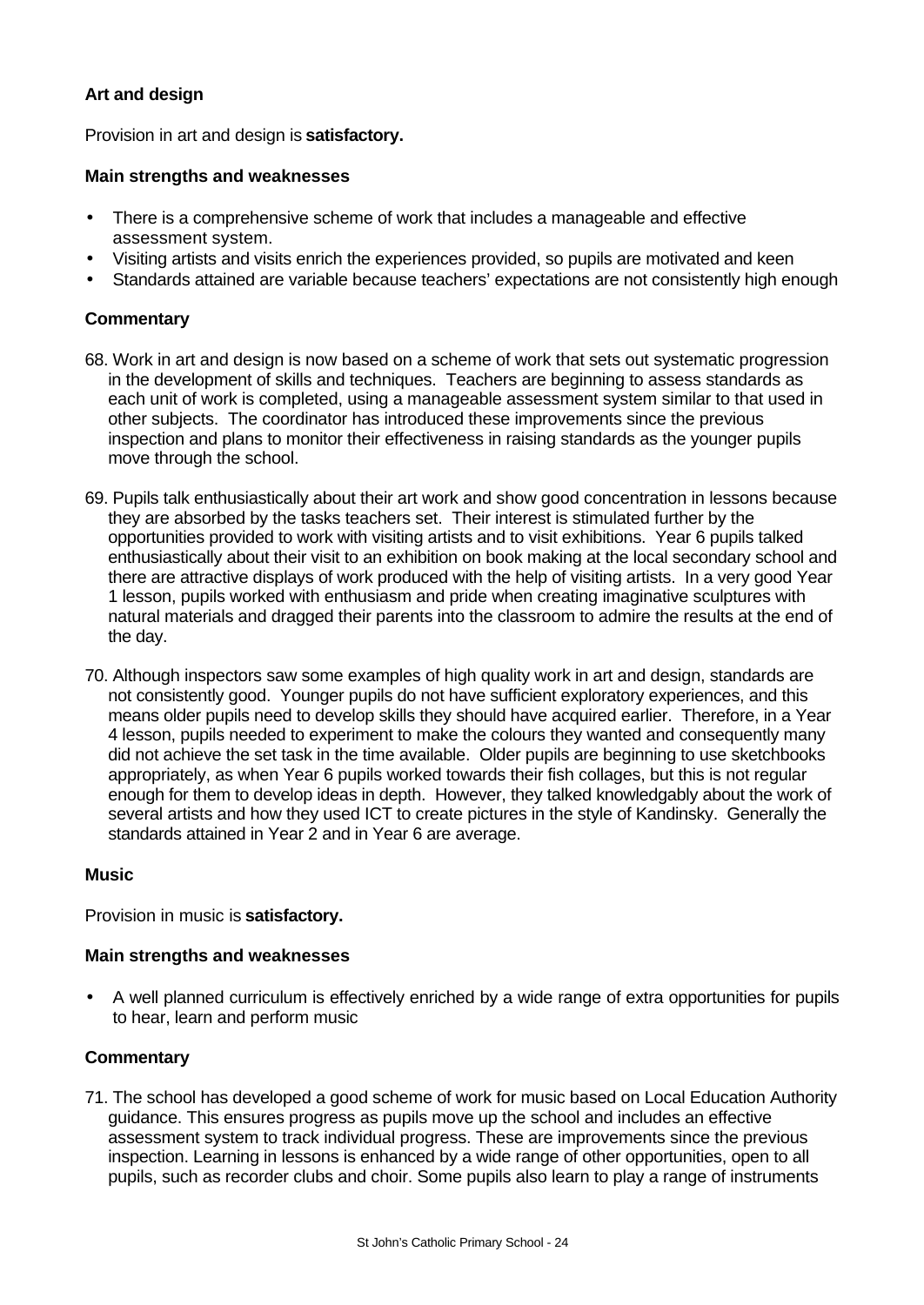with visiting teachers. Visiting musicians inspire pupils and annual musical performances by each age group are clearly enjoyed by all.

72. Standards attained are average at Year 2 and Year 6. Pupils sing tunefully in assembly and more able musicians are encouraged to develop their talents according to their ability. For example in a Year 2 lesson they were asked to work out how to play, on the xylophone, a downward melody from the song they were learning. Consistent teaching ensures pupils use appropriate musical terminology when talking about their work. Year 6 pupils are aware of a range of musical styles, music from different cultures and composers from different periods of time. Effective links are made between music and other subjects, as when pupils use the internet and books to research information about the music they listen to in assemblies. Year 2 pupils talk enthusiastically about the instruments they have played. However, pupils in both age groups have too few opportunities to compose their own music or to write it down for others to play.

### **Physical education (PE)**

Provision for physical education is **satisfactory.**

## **Main strengths and weaknesses**

- Good quality after school clubs extend learning and are well supported by adults including parents
- The school makes very good use of links with other schools including the local secondary school to extend its programme and enhance expertise
- School, commercial and national documents provide good guidelines for teachers

- 73. In Year 2 standards are in line with national expectations in gymnastics. Pupils can create sequences of linked and contrasting movements. Pupils co-operate very well together to use space and apparatus sensibly. They are beginning to evaluate their work and to comment sensibly on other pupils' performance. Teaching is good and work is very well planned and linked to previous work. Instructions are precise and the correct vocabulary is taught and used by pupils. Pupils are expected to set up the apparatus and put it away and, though they are a little noisy, they do this with good regard for safety.
- 74. In the junior classes all the lessons seen were athletics lessons taught in the school hall because of bad weather and were based on skill development. Standards are average. Lessons were well planned but did not always provide enough opportunities for pupils to exercise vigorously enough in the confined hall space.
- 75. The school uses its facilities effectively and the provision has improved since the last inspection. Pupils participate enthusiastically in competitive sport and are successful in several competitions including swimming. Junior age pupils have weekly swimming sessions for about half a term each year.
- 76. Physical education is currently a focus for the school development plan and there are training opportunities for teachers in the summer term. There is a thorough subject plan now. This is an improvement since the last inspection. There is good subject leadership by the coordinator.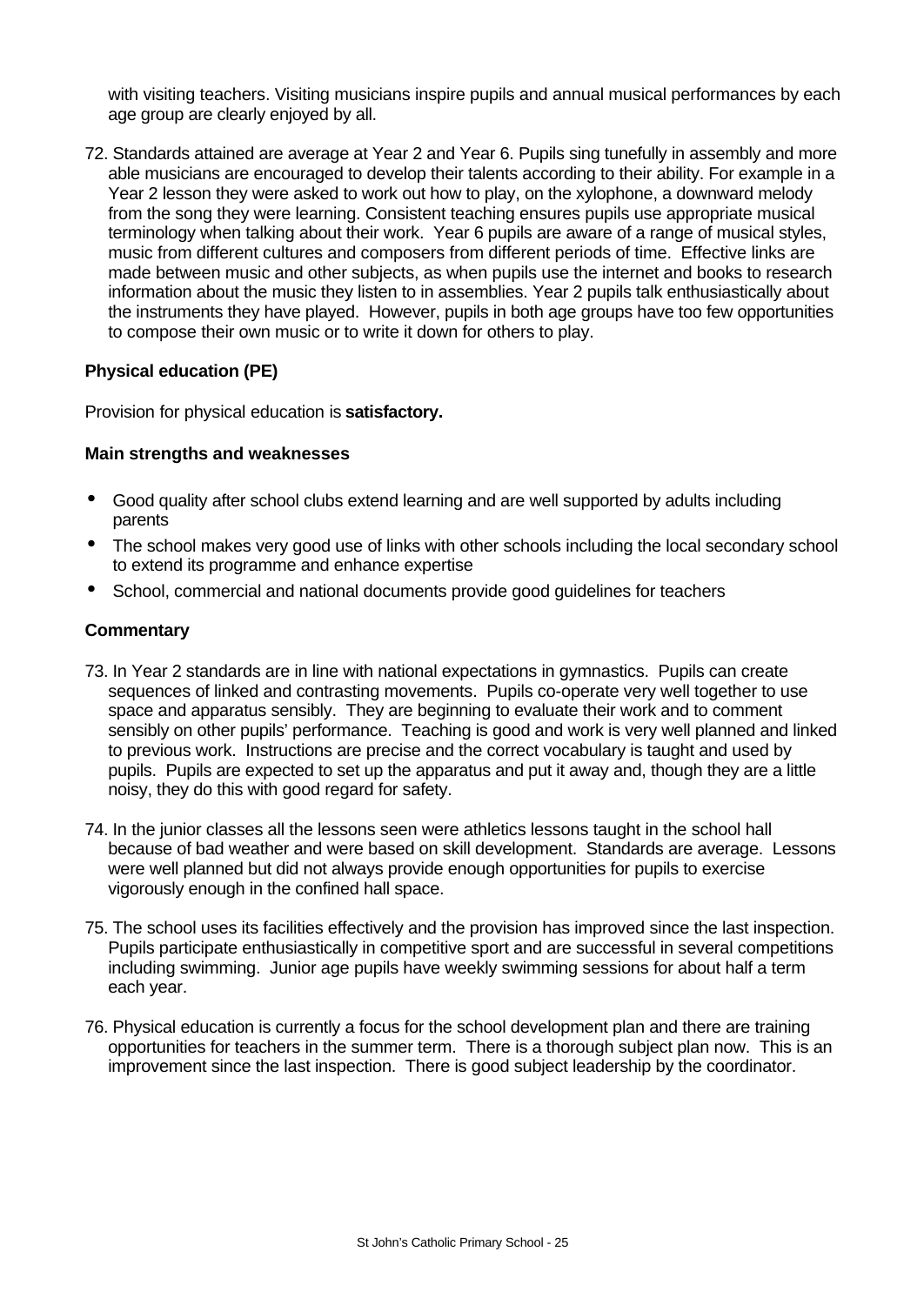## **PERSONAL, SOCIAL AND HEALTH EDUCATION AND CITIZENSHIP**

The school's provision for personal, social and health education and citizenship is **very good**.

#### **Main strengths and weaknesses**

- Very good foundations are laid in the reception class
- The School Council makes a very positive contribution to the life of the school

- 77. The school places a very high priority on this aspect of the pupils' development. This begins in the Foundation Stage and continues throughout the school. Very good routines are established from the earliest age, and these prepare the pupils for their lives later in the school.
- 78. The school has developed a clear policy for personal, social and health education that includes sex education and the dangers of drug abuse. It is taught within lessons, in assemblies and underpins all activities throughout the school. It is an integral part of the whole curriculum and has a very beneficial effect on pupils' relationships with one another and with adults in the school. The school has high expectations of its pupils' behaviour and respect for others in the community. Classroom and other observations show that the pupils thoroughly understand these expectations.
- 79. In the one lesson observed, pupils in Year 2 engaged in calming down techniques and took part in meaningful discussions in small groups to identify problems and suggest possible solutions. Older pupils are attentive to the care and support of younger pupils in the school, especially at playtimes and lunchtimes.
- 80. The School Council discusses matters of importance to all pupils in the school. They have been able to make valuable suggestions for facilities to enhance the playground and their project on school meals, in collaboration with the cook, resulted in county recognition. The council members take a pride in their activities and are keen to share their successes.